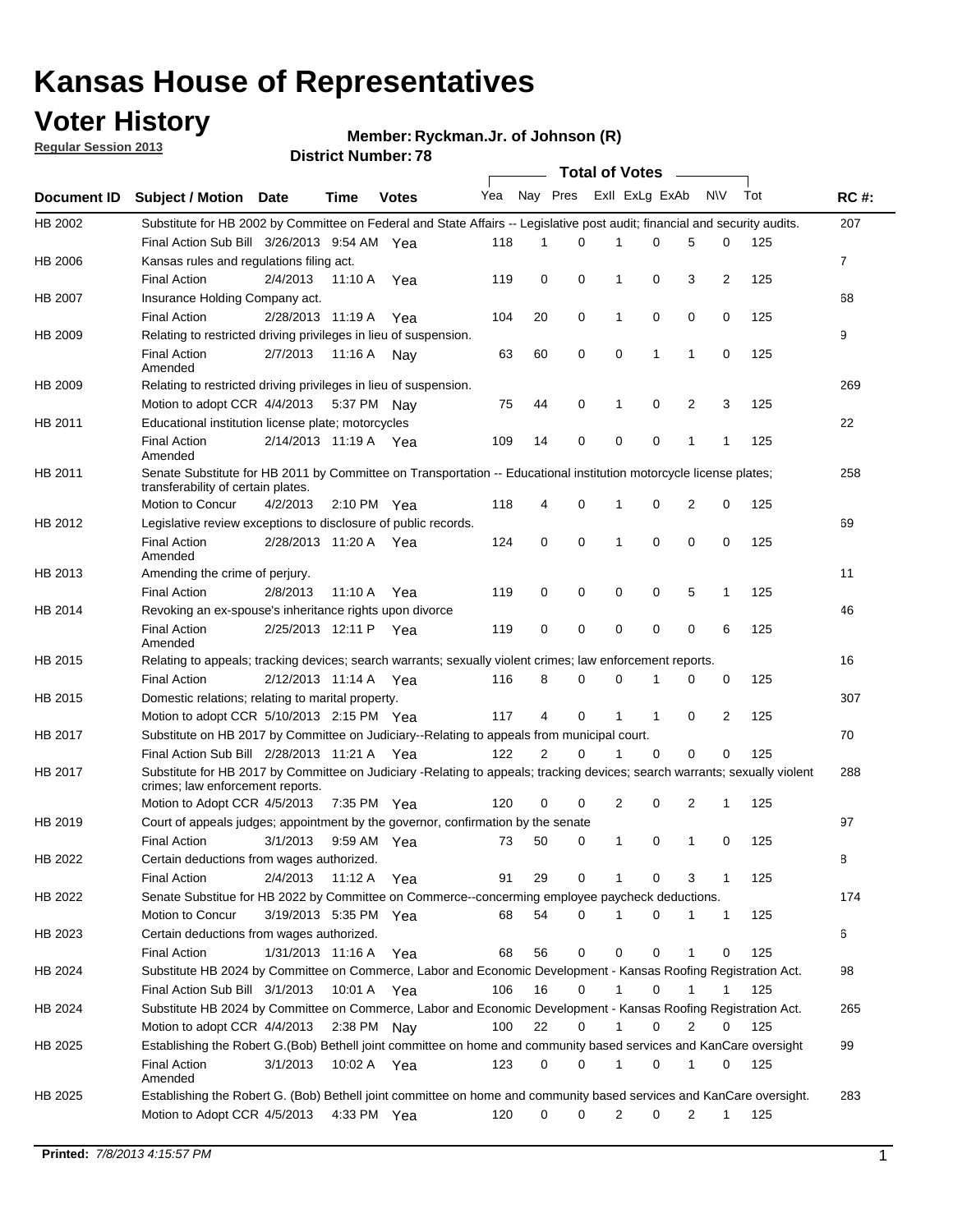## **Voter History**

**Regular Session 2013**

#### **Member: Ryckman.Jr. of Johnson (R)**

|             |                                                                                                                                                                                                                                                        |                       |         | DISTRICT NUMBER 7 0 |     |                |             |                | <b>Total of Votes</b>   | $\sim$ |              |     |                   |
|-------------|--------------------------------------------------------------------------------------------------------------------------------------------------------------------------------------------------------------------------------------------------------|-----------------------|---------|---------------------|-----|----------------|-------------|----------------|-------------------------|--------|--------------|-----|-------------------|
| Document ID | <b>Subject / Motion</b>                                                                                                                                                                                                                                | Date                  | Time    | <b>Votes</b>        | Yea |                |             |                | Nay Pres Exll ExLg ExAb |        | <b>NV</b>    | Tot | <b>RC#:</b>       |
| HB 2028     | Providing for venue in Shawnee County District Court in certain forfeiture proceedings                                                                                                                                                                 |                       |         |                     |     |                |             |                |                         |        |              |     | $12 \overline{ }$ |
|             | <b>Final Action</b><br>Amended                                                                                                                                                                                                                         | 2/8/2013              |         | 11:12 A $Yea$       | 119 |                | 0           | $\Omega$       | 0                       | 5      | 0            | 125 |                   |
| HB 2028     | Providing for venue in Shawnee County District Court in certain forfeiture proceedings                                                                                                                                                                 |                       |         |                     |     |                |             |                |                         |        |              |     | 199               |
|             | Motion to Concur                                                                                                                                                                                                                                       | 3/25/2013 9:36 AM Yea |         |                     | 120 | 0              | 0           | $\overline{2}$ | 0                       | 2      | $\mathbf{1}$ | 125 |                   |
| HB 2030     | Creating wounded warrior deer hunting permits for injured combat veterans.                                                                                                                                                                             |                       |         |                     |     |                |             |                |                         |        |              |     | 25                |
|             | <b>Final Action</b><br>Amended                                                                                                                                                                                                                         | 2/15/2013 11:16 A     |         | Yea                 | 115 | 0              | $\mathbf 0$ | $\overline{2}$ | $\overline{2}$          | 3      | 3            | 125 |                   |
| HB 2033     | Concerning the regulation of knives                                                                                                                                                                                                                    |                       |         |                     |     |                |             |                |                         |        |              |     | 143               |
|             | <b>Final Action</b>                                                                                                                                                                                                                                    | 3/7/2013              | 12:12 P | Yea                 | 93  | 28             | 0           | 1              | 0                       | 3      | 0            | 125 |                   |
| HB 2033     | Concerning the regulation of knives.                                                                                                                                                                                                                   |                       |         |                     |     |                |             |                |                         |        |              |     | 270               |
|             | Motion to adopt CCR 4/4/2013 5:43 PM Yea                                                                                                                                                                                                               |                       |         |                     | 95  | 26             | 0           |                | $\Omega$                | 3      | 0            | 125 |                   |
| HB 2034     | Human trafficking; crimes of commercial sexual exploitation of a child, selling sexual relations, promoting the sale of sexual<br>relations and buying sexual relations; children in need of care; staff secure faciliies.                             |                       |         |                     |     |                |             |                |                         |        |              |     | 17                |
|             | <b>Final Action</b><br>Amended                                                                                                                                                                                                                         | 2/12/2013 11:16 A Yea |         |                     | 124 | 0              | 0           | 0              | 1                       | 0      | 0            | 125 |                   |
| HB 2034     | S Sub for HB 2034 by Committee on Judiciary - Human trafficking; crimes of commercial sexual exploitation of a child, selling<br>sexual relations, promoting the sale of sexual relations and buying sexual relations; children in need of care; staff |                       |         |                     |     |                |             |                |                         |        |              |     | 282               |
|             | Motion to Adopt CCR 4/5/2013 4:18 PM Yea                                                                                                                                                                                                               |                       |         |                     | 120 | 0              | $\Omega$    | 2              | 0                       | 2      | 1            | 125 |                   |
| HB 2035     | Cities; experience requirements for plumbers, electricians and certain mechanical contractors.                                                                                                                                                         |                       |         |                     |     |                |             |                |                         |        |              |     | 29                |
|             | <b>Final Action</b>                                                                                                                                                                                                                                    | 2/18/2013 11:16 A     |         | Yea                 | 117 | 2              | 0           | 2              | 0                       | 4      | 0            | 125 |                   |
| HB 2037     | Public property; religious displays; other displays.                                                                                                                                                                                                   |                       |         |                     |     |                |             |                |                         |        |              |     | 176               |
|             | <b>Final Action</b>                                                                                                                                                                                                                                    | 3/20/2013 10:27 A     |         | Yea                 | 120 | 3              | 0           | 1              | 0                       | 1      | 0            | 125 |                   |
| HB 2041     | Criminal history record information; definition; municipal court reporting; district court reporting.                                                                                                                                                  |                       |         |                     |     |                |             |                |                         |        |              |     | 19                |
|             | <b>Final Action</b>                                                                                                                                                                                                                                    | 2/13/2013 11:23 A     |         | Yea                 | 119 | 3              | 0           | 0              | 0                       | 3      | 0            | 125 |                   |
| HB 2042     | Appraisal of property for taxation purposes; appeals; changes.                                                                                                                                                                                         |                       |         |                     |     |                |             |                |                         |        |              |     | 158               |
|             | <b>Final Action</b><br>Amended                                                                                                                                                                                                                         | 3/18/2013 11:19 A     |         | Yea                 | 109 | 12             | 0           | 2              | 0                       | 2      | 0            | 125 |                   |
| HB 2043     | Aggravated battery; driving under the influence.                                                                                                                                                                                                       |                       |         |                     |     |                |             |                |                         |        |              |     | 100               |
|             | <b>Final Action</b><br>Amended                                                                                                                                                                                                                         | 3/1/2013              |         | 10:03 A Yea         | 123 | 0              | 0           | 1              | $\Omega$                | 1      | 0            | 125 |                   |
| HB 2043     | Senate Substitute for HB 2043 by Committee on Judiciary - Attorney general; duties and responsibilities; notice of intent to<br>seek the death penalty.                                                                                                |                       |         |                     |     |                |             |                |                         |        |              |     | 271               |
|             | Motion to adopt CCR 4/4/2013                                                                                                                                                                                                                           |                       |         | 5:48 PM Yea         | 121 | 0              | 0           | 1              | $\Omega$                | 3      | 0            | 125 |                   |
| HB 2044     | Increasing the penalty for a person who distributes a controlled substance that causes great bodily harm or death.                                                                                                                                     |                       |         |                     |     |                |             |                |                         |        |              |     | 101               |
|             | <b>Final Action</b><br>Amended                                                                                                                                                                                                                         | 3/1/2013              | 10:05 A | Yea                 | 112 | 11             | 0           | 1              | 0                       |        | 0            | 125 |                   |
| HB 2047     | Requiring certain municipalities to vote to increase property tax revenues over previous year when such increase exceeds<br>inflation; publication.                                                                                                    |                       |         |                     |     |                |             |                |                         |        |              |     | 186               |
|             | <b>Final Action</b><br>Amended                                                                                                                                                                                                                         | 3/21/2013 11:29 A Nay |         |                     | 68  | 53             | 0           | $\mathbf 1$    | 0                       | 3      | 0            | 125 |                   |
| HB 2049     | Kansas department of agriculture; increasing certain fees and eliminating sunsets on various program fees.                                                                                                                                             |                       |         |                     |     |                |             |                |                         |        |              |     | 59                |
|             | <b>Final Action</b><br>Amended                                                                                                                                                                                                                         | 2/27/2013 12:23 P Yea |         |                     | 77  | 46             | $\mathbf 0$ | $\mathbf{1}$   | 0                       | 1      | 0            | 125 |                   |
| HB 2049     | Kansas department of agriculture; increasing certain fees; concerning sunsets on various program fees.                                                                                                                                                 |                       |         |                     |     |                |             |                |                         |        |              |     | 324               |
|             | Motion to adopt CCR 6/2/2013                                                                                                                                                                                                                           |                       | 12:28 A | Yea                 | 45  | 64             | 0           | 1              | 0                       | 6      | 9            | 125 |                   |
| HB 2050     | Agriculture; agricultural chemical registration; pesticide business liablity insurance; repeal of the Kansas agricultural liming<br>materials act.                                                                                                     |                       |         |                     |     |                |             |                |                         |        |              |     | 60                |
|             | <b>Final Action</b><br>Amended                                                                                                                                                                                                                         | 2/27/2013 12:25 P     |         | Yea                 | 103 | 20             | 0           | $\mathbf{1}$   | 0                       | 1      | 0            | 125 |                   |
| HB 2051     | Substitute for HB 2051 by Committee on Agriculture and Natural Resources--Amending provisions relating to dams,<br>obstructions, sstreams and water flex accounts and transfer permits.                                                                |                       |         |                     |     |                |             |                |                         |        |              |     | 50                |
|             | Final Action Sub Bill 2/26/2013 2:12 PM Yea                                                                                                                                                                                                            |                       |         |                     | 117 | $\overline{2}$ | 0           | 0              | 0                       | 0      | 6            | 125 |                   |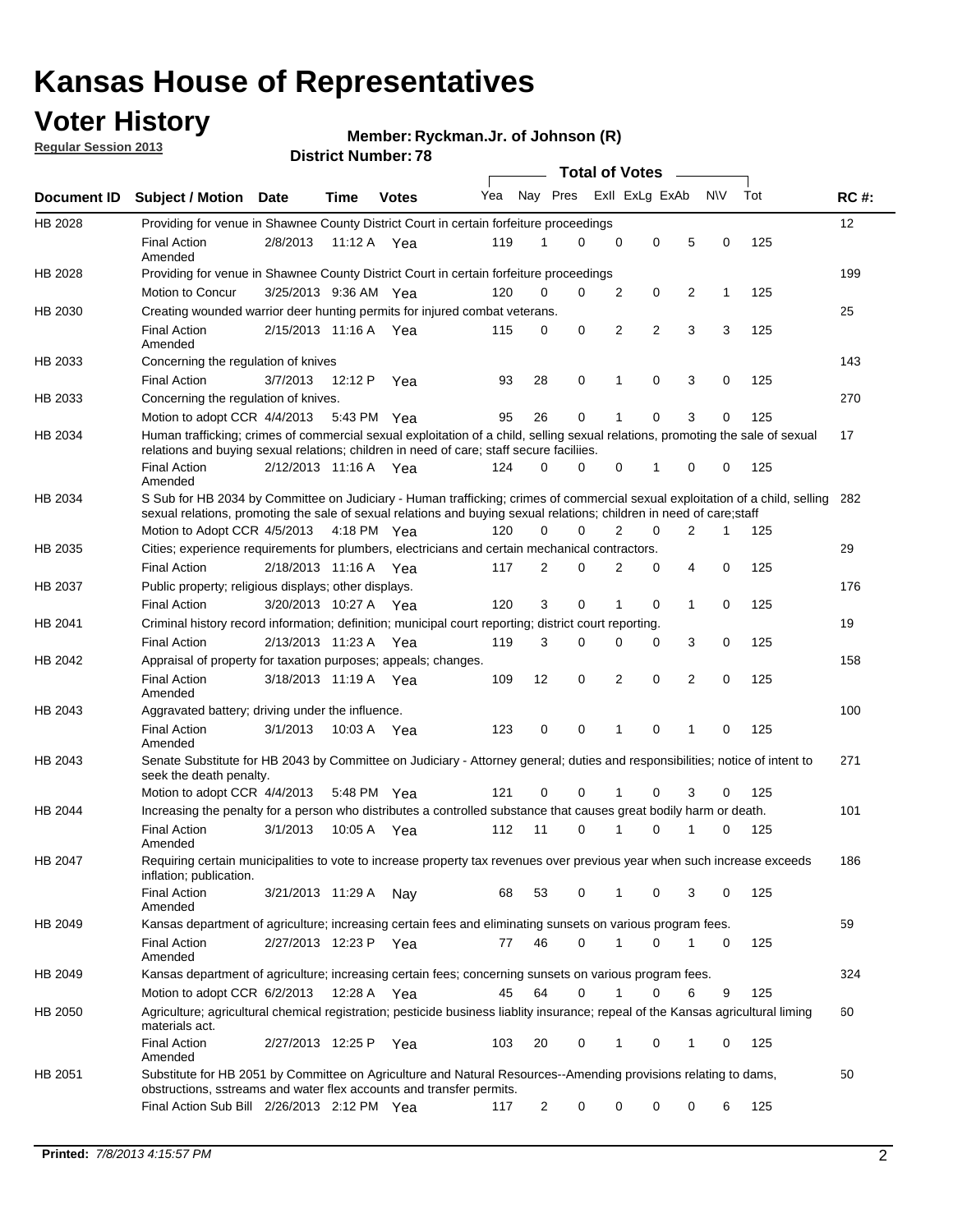## **Voter History**

**Member: Ryckman.Jr. of Johnson (R)** 

**Regular Session 2013**

|                    |                                                                                                                                                                                                                                          |                       |         | <b>DISUIGLIVAIIIDEL.</b> |     |                |             | Total of Votes – |                |                |                |                |     |             |
|--------------------|------------------------------------------------------------------------------------------------------------------------------------------------------------------------------------------------------------------------------------------|-----------------------|---------|--------------------------|-----|----------------|-------------|------------------|----------------|----------------|----------------|----------------|-----|-------------|
| <b>Document ID</b> | <b>Subject / Motion</b>                                                                                                                                                                                                                  | Date                  | Time    | <b>Votes</b>             | Yea |                | Nay Pres    |                  | Exll ExLg ExAb |                |                | <b>NV</b>      | Tot | <b>RC#:</b> |
| HB 2052            | Discharging a firearm inside or into a city; unlawful acts; exceptions.                                                                                                                                                                  |                       |         |                          |     |                |             |                  |                |                |                |                |     | 155         |
|                    | <b>Final Action</b><br>Amended                                                                                                                                                                                                           | 3/14/2013 11:20 A Yea |         |                          | 121 | 2              | $\mathbf 0$ |                  | 0              | 0              | 2              | 0              | 125 |             |
| HB 2052            | Senate Substitute for HB 2052 by Committee on Federal and State Affairs - Concerning firearms; personal and family<br>protection act; concealed handguns in public building; other changes; unlawful discharge of a firearm inside city. |                       |         |                          |     |                |             |                  |                |                |                |                |     | 300         |
|                    | Motion to Adopt CCR 4/5/2013 10:24 P Yea                                                                                                                                                                                                 |                       |         |                          | 104 | 16             | $\Omega$    |                  | 2              | 0              | 2              | 1              | 125 |             |
| HB 2055            | Personal and Familly Protection Act; public buildings; adequate security.                                                                                                                                                                |                       |         |                          |     |                |             |                  |                |                |                |                |     | 156         |
|                    | <b>Final Action</b><br>Amended                                                                                                                                                                                                           | 3/14/2013 11:26 A Yea |         |                          | 84  | 38             | 0           |                  | 0              | 0              | $\overline{2}$ | 1              | 125 |             |
| HB 2057            | Concerning property taxation; relating to county appraisers; appointing interim appraiser.                                                                                                                                               |                       |         |                          |     |                |             |                  |                |                |                |                |     | 208         |
|                    | <b>Final Action</b>                                                                                                                                                                                                                      | 3/26/2013 9:55 AM Yea |         |                          | 119 | 0              | 0           |                  | 1              | 0              | 5              | 0              | 125 |             |
| HB 2058            | Taxation of helium and certain other gases under mineral severance tax, and prohibition of certain refunds related thereto.                                                                                                              |                       |         |                          |     |                |             |                  |                |                |                |                |     | 159         |
|                    | <b>Final Action</b>                                                                                                                                                                                                                      | 3/18/2013 11:21 A Yea |         |                          | 119 | 2              | 0           |                  | 2              | 0              | 2              | 0              | 125 |             |
| HB 2059            | Income tax deductions and modifications and severance tax exemptions; basis of partner's interest and shareholder's stock;<br>statutory clarification.                                                                                   |                       |         |                          |     |                |             |                  |                |                |                |                |     | 14          |
|                    | <b>Final Action</b><br>Amended                                                                                                                                                                                                           | 2/11/2013 11:42 A     |         | Yea                      | 122 | $\overline{2}$ | 0           |                  | $\Omega$       | 0              | 1              | 0              | 125 |             |
| HB 2059            | Income tax deductions and modifications and severance tax exemptions; basis of partner's interest and shareholder's stock;<br>statutory clarification.                                                                                   |                       |         |                          |     |                |             |                  |                |                |                |                |     | 293         |
|                    | Motion to Concur                                                                                                                                                                                                                         | 4/5/2013              |         | 8:14 PM Nav              | 0   | 120            | 0           |                  | 2              | $\Omega$       | 2              | $\mathbf{1}$   | 125 |             |
| HB 2059            | Income tax rates, deductions and credits; rural opportunity zones; sales tax rates and distribution of revenue; severance tax;<br>and property tax exemptions for IRB property and property damaged by natural disaster.                 |                       |         |                          |     |                |             |                  |                |                |                |                |     | 322         |
|                    | Motion to adopt CCR $6/2/2013$ 12:11 A Yea                                                                                                                                                                                               |                       |         |                          | 69  | 45             | 0           |                  | $\mathbf{1}$   | 0              | 6              | 4              | 125 |             |
| HB 2060            | Prohibiting certain confined persons from receiving food sales tax refunds and homestead property tax refunds.                                                                                                                           |                       |         |                          |     |                |             |                  |                |                |                |                |     | 10          |
|                    | <b>Final Action</b><br>Amended                                                                                                                                                                                                           | 2/7/2013              | 11:18 A | Yea                      | 123 | $\mathbf 0$    | $\Omega$    |                  | $\Omega$       |                | 1              | $\Omega$       | 125 |             |
| HB 2065            | Creating the crime of home improvement fraud.                                                                                                                                                                                            |                       |         |                          |     |                |             |                  |                |                |                |                |     | 20          |
|                    | <b>Final Action</b><br>Amended                                                                                                                                                                                                           | 2/13/2013 11:26 A Nay |         |                          | 106 | 16             | $\mathbf 0$ |                  | 0              | 0              | 3              | 0              | 125 |             |
| HB 2066            | Physical therapists; evaluation and treatment of patients.                                                                                                                                                                               |                       |         |                          |     |                |             |                  |                |                |                |                |     | 26          |
|                    | <b>Final Action</b><br>Amended                                                                                                                                                                                                           | 2/15/2013 11:18 A Yea |         |                          | 98  | 16             | 0           |                  | 2              | $\overline{2}$ | 3              | 4              | 125 |             |
| HB 2067            | Board of nursing; assistant attorneys general.                                                                                                                                                                                           |                       |         |                          |     |                |             |                  |                |                |                |                |     | 15          |
|                    | <b>Final Action</b>                                                                                                                                                                                                                      | 2/11/2013 11:44 A Yea |         |                          | 123 | 1              | $\mathbf 0$ |                  | 0              | 0              | 1              | 0              | 125 |             |
| HB 2069            | Public policy; certain city ordinances and county resolutions declared void.                                                                                                                                                             |                       |         |                          |     |                |             |                  |                |                |                |                |     | 102         |
|                    | <b>Final Action</b><br>Amended                                                                                                                                                                                                           | 3/1/2013              |         | 10:06 A Yea              | 92  | 31             | $\Omega$    |                  | 1              | $\Omega$       | 1              | $\Omega$       | 125 |             |
| HB 2069            | Public policy; certain city ordinances and county resolutions declared void.                                                                                                                                                             |                       |         |                          |     |                |             |                  |                |                |                |                |     | 292         |
|                    | Motion to Concur                                                                                                                                                                                                                         | 4/5/2013              |         | 8:04 PM Yea              | 88  | 32             | 0           |                  | $\overline{2}$ | 0              | 2              | 1              | 125 |             |
| HB 2070            | Appearance bond conditions; surety and bounty hunter regulation.                                                                                                                                                                         |                       |         |                          |     |                |             |                  |                |                |                |                |     | 103         |
|                    | <b>Final Action</b><br>Amended                                                                                                                                                                                                           | 3/1/2013              |         | 10:08 A Yea              | 122 | $\mathbf{1}$   | 0           |                  | $\mathbf{1}$   | 0              | $\mathbf{1}$   | 0              | 125 |             |
| HB 2074            | Cities and counties; solid waste disposal areas; restrictions.                                                                                                                                                                           |                       |         |                          |     |                |             |                  |                |                |                |                |     | 139         |
|                    | <b>Emergency Final</b><br><b>Action Amend</b>                                                                                                                                                                                            | 3/1/2013              |         | 1:11 PM Yea              | 102 | 19             | 0           |                  | $\mathbf{1}$   | 0              | 1              | $\overline{2}$ | 125 |             |
| HB 2075            | Cities; qualifications and rehabilitation of abandoned property.                                                                                                                                                                         |                       |         |                          |     |                |             |                  |                |                |                |                |     | 61          |
|                    | <b>Final Action</b><br>Amended                                                                                                                                                                                                           | 2/27/2013 12:27 P Yea |         |                          | 72  | 51             | 0           |                  | $\mathbf{1}$   | 0              | 1              | 0              | 125 |             |
| HB 2077            | Granting professional licenses to military service members.<br><b>Final Action</b><br>Amended                                                                                                                                            | 2/26/2013 2:13 PM Yea |         |                          | 119 | 0              | 0           |                  | 2              | 0              | 2              | 2              | 125 | 51          |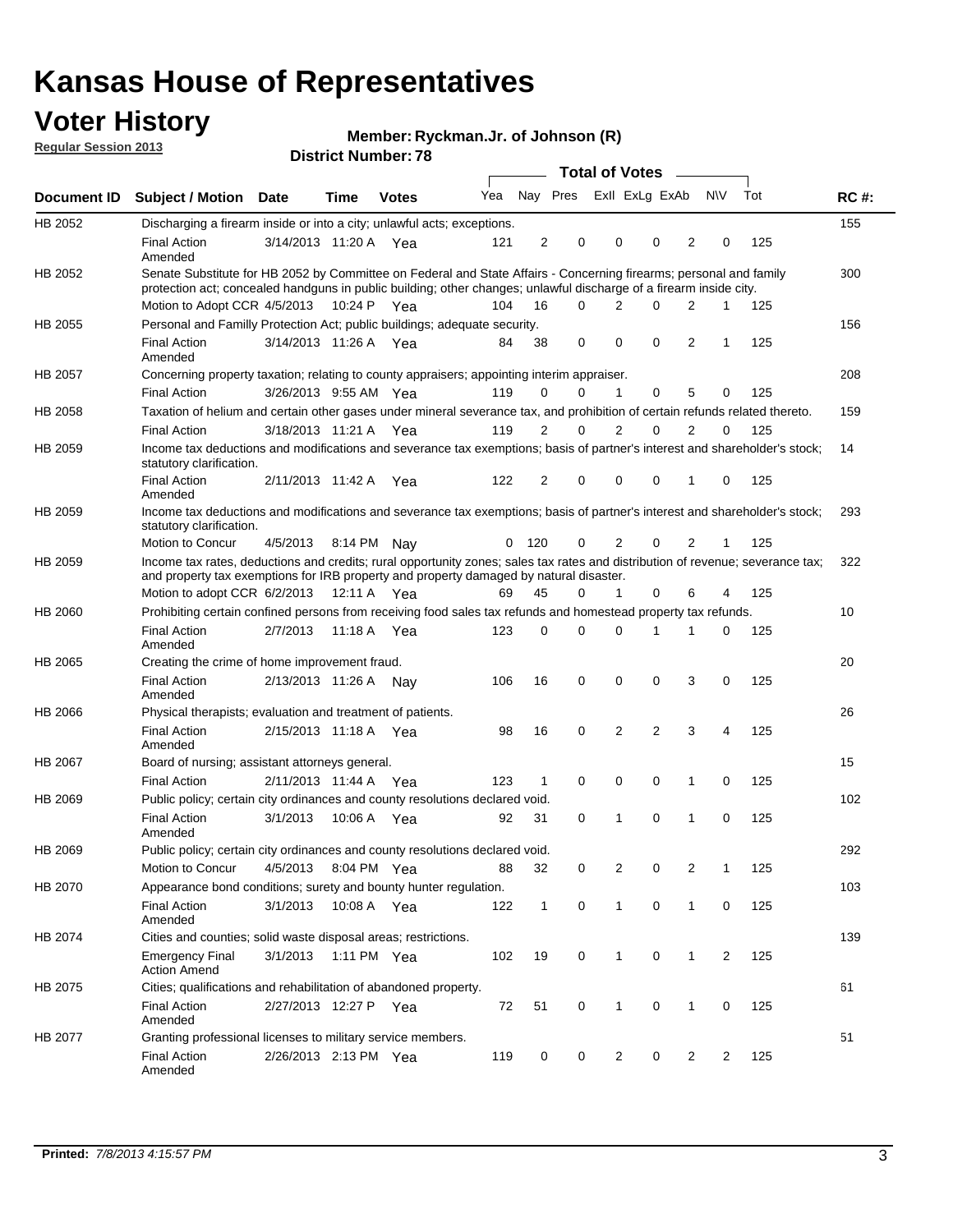## **Voter History**

**Member: Ryckman.Jr. of Johnson (R)** 

**Regular Session 2013**

| Total of Votes –<br>Nay Pres<br>Exll ExLg ExAb<br>Tot<br>Yea<br><b>NV</b><br><b>RC#:</b><br>Document ID<br><b>Subject / Motion</b><br>Date<br>Time<br><b>Votes</b><br>HB 2078<br>52<br>Authorizing certain licensing boards to accept education, training or experience completed in the military towards licensure in<br>this state.<br><b>Final Action</b><br>2/26/2013 2:14 PM<br>119<br>0<br>0<br>2<br>0<br>2<br>2<br>125<br>Yea<br>Amended<br>HB 2078<br>Authorizing certain licensing boards to accept education, training or experience of military service members towards obtaining 275<br>licensure in this state.<br>0<br>0<br>$\overline{2}$<br>0<br>0<br>3<br>125<br>Motion to adopt CCR 4/5/2013<br>120<br>11:42 A<br>Yea<br>18<br>HB 2081<br>Forfeiture of property related to violations of certain criminal acts.<br>2/12/2013 11:17 A Yea<br>0<br>0<br>0<br>$\mathbf{1}$<br>0<br>0<br>125<br><b>Final Action</b><br>124<br>Amended<br>306<br>HB 2081<br>Forfeiture of property related to violations of certain criminal acts.<br>0<br>0<br>2<br>0<br>125<br>Motion to adopt CCR 5/10/2013 10:38 A<br>121<br>1<br>1<br>Yea<br>104<br>HB 2083<br>Public employees relations boards; assessment of certain costs.<br><b>Final Action</b><br>36<br>0<br>$\mathbf 0$<br>0<br>125<br>3/1/2013<br>10:09 A<br>87<br>1<br>1<br>Yea<br>Amended<br>105<br><b>HB 2084</b><br>Tax credits for community services contributions; youth apprenticeship and entrepreneurship.<br><b>Final Action</b><br>3/1/2013<br>120<br>3<br>$\mathbf 0$<br>125<br>10:11 A<br>0<br>1<br>0<br>1<br>Yea<br>Amended<br>316<br>HB 2084<br>Tax credits for community services contributions; youth apprenticeship and entrepreneurship.<br>109<br>0<br>$\Omega$<br>9<br>Sub Motion to Concur 5/24/2013 9:33 AM Nay<br>5<br>1<br>125<br>1<br>Eligible infrastructure costs for tax increment financing and community improvement districts; bond repayment tax revenue<br>HB 2086<br>160<br>pledge requirements.<br>$\Omega$<br><b>Final Action</b><br>60<br>0<br>2<br>2<br>125<br>3/18/2013 11:24 A<br>61<br>0<br>Yea<br>173<br>HB 2086<br>Eligible infrastructure costs for tax increment financing and community improvement districts; bond repayment tax revenue<br>pledge requirements.<br><b>Final Action</b><br>3/19/2013 5:25 PM Yea<br>81<br>41<br>0<br>1<br>0<br>1<br>1<br>125<br>161<br>HB 2091<br>Publication of delinquent personal property tax statements.<br>$\mathbf 0$<br><b>Final Action</b><br>40<br>0<br>2<br>2<br>0<br>125<br>3/18/2013 11:25 A<br>81<br>Nay<br>Amended<br>106<br>HB 2093<br>Amending the crime of identity theft.<br><b>Final Action</b><br>3/1/2013<br>10:12 A<br>123<br>0<br>0<br>0<br>125<br>1<br>1<br>0<br>Yea<br>Amended<br>Senate Substitute for HB 2093 by Committee on Judiciary - Identity theft and identity fraud; unlawful acts concerning<br>HB 2093<br>289<br>computers; DNA testing and exculpatory evidence; murder in the first degree.<br>Motion to Adopt CCR 4/5/2013 7:49 PM Yea<br>118<br>2<br>2<br>0<br>2<br>125<br>0<br>1<br>HB 2094<br>Student electronic privacy at public and private postsecondary educational institutions.<br>164<br><b>Final Action</b><br>3/19/2013 10:33 A<br>123<br>0<br>$\Omega$<br>0<br>125<br>0<br>Yea<br>1<br>1<br>Amended<br>HB 2096<br>Local governmental entities and investment of public moneys.<br>23<br><b>Final Action</b><br>2/14/2013 11:21 A Yea<br>123<br>0<br>0<br>0<br>0<br>125<br>1<br>1<br>71<br>HB 2099<br>Insurance- updating certain statutory references.<br>0<br>0<br>0<br>0<br>124<br>0<br>125<br><b>Final Action</b><br>2/28/2013 11:23 A Yea<br>$\mathbf{1}$<br>Amended<br>209<br>HB 2101<br>Interstate transmission siting compact.<br><b>Final Action</b><br>$\mathbf{1}$<br>5<br>125<br>3/26/2013 9:56 AM Yea<br>118<br>0<br>1<br>0<br>0<br>Amended<br>Substitute HB 2105 by Committee on Commerce, Labor and Economic Development - Employment security law.<br>HB 2105<br>107<br>35<br>Final Action Sub Bill 3/1/2013<br>10:13 A Yea<br>88<br>0<br>0<br>1<br>0<br>1<br>125<br>Substitute HB 2105 by Committee on Commerce, Labor and Economic Development - Employment security law.<br>298<br>HB 2105<br>Motion to adopt CCR 4/5/2013<br>31<br>2<br>9:46 PM Yea<br>89<br>0<br>0<br>2<br>1<br>125<br>133<br>HB 2106<br>Portable electronics insurance act.<br>0<br>125<br><b>Emergency Final</b><br>3/1/2013<br>1:03 PM $Yea$<br>117<br>4<br>$\mathbf{1}$<br>0<br>$\mathbf{1}$<br>2<br>Action |  |  | <b>DISTRICT NUMBER</b> : 10 |  |  |  |  |  |
|---------------------------------------------------------------------------------------------------------------------------------------------------------------------------------------------------------------------------------------------------------------------------------------------------------------------------------------------------------------------------------------------------------------------------------------------------------------------------------------------------------------------------------------------------------------------------------------------------------------------------------------------------------------------------------------------------------------------------------------------------------------------------------------------------------------------------------------------------------------------------------------------------------------------------------------------------------------------------------------------------------------------------------------------------------------------------------------------------------------------------------------------------------------------------------------------------------------------------------------------------------------------------------------------------------------------------------------------------------------------------------------------------------------------------------------------------------------------------------------------------------------------------------------------------------------------------------------------------------------------------------------------------------------------------------------------------------------------------------------------------------------------------------------------------------------------------------------------------------------------------------------------------------------------------------------------------------------------------------------------------------------------------------------------------------------------------------------------------------------------------------------------------------------------------------------------------------------------------------------------------------------------------------------------------------------------------------------------------------------------------------------------------------------------------------------------------------------------------------------------------------------------------------------------------------------------------------------------------------------------------------------------------------------------------------------------------------------------------------------------------------------------------------------------------------------------------------------------------------------------------------------------------------------------------------------------------------------------------------------------------------------------------------------------------------------------------------------------------------------------------------------------------------------------------------------------------------------------------------------------------------------------------------------------------------------------------------------------------------------------------------------------------------------------------------------------------------------------------------------------------------------------------------------------------------------------------------------------------------------------------------------------------------------------------------------------------------------------------------------------------------------------------------------------------------------------------------------------------------------------------------------------------------------------------------------------------------------------------------------------------------------------------------------------------------------------------------------------------------------------------------------------------------------------------------------------------------------------------------------------------------------------------------------------------------------------------------------------------------------------------------------------------------------------------------------------------------------------------------------------------------|--|--|-----------------------------|--|--|--|--|--|
|                                                                                                                                                                                                                                                                                                                                                                                                                                                                                                                                                                                                                                                                                                                                                                                                                                                                                                                                                                                                                                                                                                                                                                                                                                                                                                                                                                                                                                                                                                                                                                                                                                                                                                                                                                                                                                                                                                                                                                                                                                                                                                                                                                                                                                                                                                                                                                                                                                                                                                                                                                                                                                                                                                                                                                                                                                                                                                                                                                                                                                                                                                                                                                                                                                                                                                                                                                                                                                                                                                                                                                                                                                                                                                                                                                                                                                                                                                                                                                                                                                                                                                                                                                                                                                                                                                                                                                                                                                                                                                         |  |  |                             |  |  |  |  |  |
|                                                                                                                                                                                                                                                                                                                                                                                                                                                                                                                                                                                                                                                                                                                                                                                                                                                                                                                                                                                                                                                                                                                                                                                                                                                                                                                                                                                                                                                                                                                                                                                                                                                                                                                                                                                                                                                                                                                                                                                                                                                                                                                                                                                                                                                                                                                                                                                                                                                                                                                                                                                                                                                                                                                                                                                                                                                                                                                                                                                                                                                                                                                                                                                                                                                                                                                                                                                                                                                                                                                                                                                                                                                                                                                                                                                                                                                                                                                                                                                                                                                                                                                                                                                                                                                                                                                                                                                                                                                                                                         |  |  |                             |  |  |  |  |  |
|                                                                                                                                                                                                                                                                                                                                                                                                                                                                                                                                                                                                                                                                                                                                                                                                                                                                                                                                                                                                                                                                                                                                                                                                                                                                                                                                                                                                                                                                                                                                                                                                                                                                                                                                                                                                                                                                                                                                                                                                                                                                                                                                                                                                                                                                                                                                                                                                                                                                                                                                                                                                                                                                                                                                                                                                                                                                                                                                                                                                                                                                                                                                                                                                                                                                                                                                                                                                                                                                                                                                                                                                                                                                                                                                                                                                                                                                                                                                                                                                                                                                                                                                                                                                                                                                                                                                                                                                                                                                                                         |  |  |                             |  |  |  |  |  |
|                                                                                                                                                                                                                                                                                                                                                                                                                                                                                                                                                                                                                                                                                                                                                                                                                                                                                                                                                                                                                                                                                                                                                                                                                                                                                                                                                                                                                                                                                                                                                                                                                                                                                                                                                                                                                                                                                                                                                                                                                                                                                                                                                                                                                                                                                                                                                                                                                                                                                                                                                                                                                                                                                                                                                                                                                                                                                                                                                                                                                                                                                                                                                                                                                                                                                                                                                                                                                                                                                                                                                                                                                                                                                                                                                                                                                                                                                                                                                                                                                                                                                                                                                                                                                                                                                                                                                                                                                                                                                                         |  |  |                             |  |  |  |  |  |
|                                                                                                                                                                                                                                                                                                                                                                                                                                                                                                                                                                                                                                                                                                                                                                                                                                                                                                                                                                                                                                                                                                                                                                                                                                                                                                                                                                                                                                                                                                                                                                                                                                                                                                                                                                                                                                                                                                                                                                                                                                                                                                                                                                                                                                                                                                                                                                                                                                                                                                                                                                                                                                                                                                                                                                                                                                                                                                                                                                                                                                                                                                                                                                                                                                                                                                                                                                                                                                                                                                                                                                                                                                                                                                                                                                                                                                                                                                                                                                                                                                                                                                                                                                                                                                                                                                                                                                                                                                                                                                         |  |  |                             |  |  |  |  |  |
|                                                                                                                                                                                                                                                                                                                                                                                                                                                                                                                                                                                                                                                                                                                                                                                                                                                                                                                                                                                                                                                                                                                                                                                                                                                                                                                                                                                                                                                                                                                                                                                                                                                                                                                                                                                                                                                                                                                                                                                                                                                                                                                                                                                                                                                                                                                                                                                                                                                                                                                                                                                                                                                                                                                                                                                                                                                                                                                                                                                                                                                                                                                                                                                                                                                                                                                                                                                                                                                                                                                                                                                                                                                                                                                                                                                                                                                                                                                                                                                                                                                                                                                                                                                                                                                                                                                                                                                                                                                                                                         |  |  |                             |  |  |  |  |  |
|                                                                                                                                                                                                                                                                                                                                                                                                                                                                                                                                                                                                                                                                                                                                                                                                                                                                                                                                                                                                                                                                                                                                                                                                                                                                                                                                                                                                                                                                                                                                                                                                                                                                                                                                                                                                                                                                                                                                                                                                                                                                                                                                                                                                                                                                                                                                                                                                                                                                                                                                                                                                                                                                                                                                                                                                                                                                                                                                                                                                                                                                                                                                                                                                                                                                                                                                                                                                                                                                                                                                                                                                                                                                                                                                                                                                                                                                                                                                                                                                                                                                                                                                                                                                                                                                                                                                                                                                                                                                                                         |  |  |                             |  |  |  |  |  |
|                                                                                                                                                                                                                                                                                                                                                                                                                                                                                                                                                                                                                                                                                                                                                                                                                                                                                                                                                                                                                                                                                                                                                                                                                                                                                                                                                                                                                                                                                                                                                                                                                                                                                                                                                                                                                                                                                                                                                                                                                                                                                                                                                                                                                                                                                                                                                                                                                                                                                                                                                                                                                                                                                                                                                                                                                                                                                                                                                                                                                                                                                                                                                                                                                                                                                                                                                                                                                                                                                                                                                                                                                                                                                                                                                                                                                                                                                                                                                                                                                                                                                                                                                                                                                                                                                                                                                                                                                                                                                                         |  |  |                             |  |  |  |  |  |
|                                                                                                                                                                                                                                                                                                                                                                                                                                                                                                                                                                                                                                                                                                                                                                                                                                                                                                                                                                                                                                                                                                                                                                                                                                                                                                                                                                                                                                                                                                                                                                                                                                                                                                                                                                                                                                                                                                                                                                                                                                                                                                                                                                                                                                                                                                                                                                                                                                                                                                                                                                                                                                                                                                                                                                                                                                                                                                                                                                                                                                                                                                                                                                                                                                                                                                                                                                                                                                                                                                                                                                                                                                                                                                                                                                                                                                                                                                                                                                                                                                                                                                                                                                                                                                                                                                                                                                                                                                                                                                         |  |  |                             |  |  |  |  |  |
|                                                                                                                                                                                                                                                                                                                                                                                                                                                                                                                                                                                                                                                                                                                                                                                                                                                                                                                                                                                                                                                                                                                                                                                                                                                                                                                                                                                                                                                                                                                                                                                                                                                                                                                                                                                                                                                                                                                                                                                                                                                                                                                                                                                                                                                                                                                                                                                                                                                                                                                                                                                                                                                                                                                                                                                                                                                                                                                                                                                                                                                                                                                                                                                                                                                                                                                                                                                                                                                                                                                                                                                                                                                                                                                                                                                                                                                                                                                                                                                                                                                                                                                                                                                                                                                                                                                                                                                                                                                                                                         |  |  |                             |  |  |  |  |  |
|                                                                                                                                                                                                                                                                                                                                                                                                                                                                                                                                                                                                                                                                                                                                                                                                                                                                                                                                                                                                                                                                                                                                                                                                                                                                                                                                                                                                                                                                                                                                                                                                                                                                                                                                                                                                                                                                                                                                                                                                                                                                                                                                                                                                                                                                                                                                                                                                                                                                                                                                                                                                                                                                                                                                                                                                                                                                                                                                                                                                                                                                                                                                                                                                                                                                                                                                                                                                                                                                                                                                                                                                                                                                                                                                                                                                                                                                                                                                                                                                                                                                                                                                                                                                                                                                                                                                                                                                                                                                                                         |  |  |                             |  |  |  |  |  |
|                                                                                                                                                                                                                                                                                                                                                                                                                                                                                                                                                                                                                                                                                                                                                                                                                                                                                                                                                                                                                                                                                                                                                                                                                                                                                                                                                                                                                                                                                                                                                                                                                                                                                                                                                                                                                                                                                                                                                                                                                                                                                                                                                                                                                                                                                                                                                                                                                                                                                                                                                                                                                                                                                                                                                                                                                                                                                                                                                                                                                                                                                                                                                                                                                                                                                                                                                                                                                                                                                                                                                                                                                                                                                                                                                                                                                                                                                                                                                                                                                                                                                                                                                                                                                                                                                                                                                                                                                                                                                                         |  |  |                             |  |  |  |  |  |
|                                                                                                                                                                                                                                                                                                                                                                                                                                                                                                                                                                                                                                                                                                                                                                                                                                                                                                                                                                                                                                                                                                                                                                                                                                                                                                                                                                                                                                                                                                                                                                                                                                                                                                                                                                                                                                                                                                                                                                                                                                                                                                                                                                                                                                                                                                                                                                                                                                                                                                                                                                                                                                                                                                                                                                                                                                                                                                                                                                                                                                                                                                                                                                                                                                                                                                                                                                                                                                                                                                                                                                                                                                                                                                                                                                                                                                                                                                                                                                                                                                                                                                                                                                                                                                                                                                                                                                                                                                                                                                         |  |  |                             |  |  |  |  |  |
|                                                                                                                                                                                                                                                                                                                                                                                                                                                                                                                                                                                                                                                                                                                                                                                                                                                                                                                                                                                                                                                                                                                                                                                                                                                                                                                                                                                                                                                                                                                                                                                                                                                                                                                                                                                                                                                                                                                                                                                                                                                                                                                                                                                                                                                                                                                                                                                                                                                                                                                                                                                                                                                                                                                                                                                                                                                                                                                                                                                                                                                                                                                                                                                                                                                                                                                                                                                                                                                                                                                                                                                                                                                                                                                                                                                                                                                                                                                                                                                                                                                                                                                                                                                                                                                                                                                                                                                                                                                                                                         |  |  |                             |  |  |  |  |  |
|                                                                                                                                                                                                                                                                                                                                                                                                                                                                                                                                                                                                                                                                                                                                                                                                                                                                                                                                                                                                                                                                                                                                                                                                                                                                                                                                                                                                                                                                                                                                                                                                                                                                                                                                                                                                                                                                                                                                                                                                                                                                                                                                                                                                                                                                                                                                                                                                                                                                                                                                                                                                                                                                                                                                                                                                                                                                                                                                                                                                                                                                                                                                                                                                                                                                                                                                                                                                                                                                                                                                                                                                                                                                                                                                                                                                                                                                                                                                                                                                                                                                                                                                                                                                                                                                                                                                                                                                                                                                                                         |  |  |                             |  |  |  |  |  |
|                                                                                                                                                                                                                                                                                                                                                                                                                                                                                                                                                                                                                                                                                                                                                                                                                                                                                                                                                                                                                                                                                                                                                                                                                                                                                                                                                                                                                                                                                                                                                                                                                                                                                                                                                                                                                                                                                                                                                                                                                                                                                                                                                                                                                                                                                                                                                                                                                                                                                                                                                                                                                                                                                                                                                                                                                                                                                                                                                                                                                                                                                                                                                                                                                                                                                                                                                                                                                                                                                                                                                                                                                                                                                                                                                                                                                                                                                                                                                                                                                                                                                                                                                                                                                                                                                                                                                                                                                                                                                                         |  |  |                             |  |  |  |  |  |
|                                                                                                                                                                                                                                                                                                                                                                                                                                                                                                                                                                                                                                                                                                                                                                                                                                                                                                                                                                                                                                                                                                                                                                                                                                                                                                                                                                                                                                                                                                                                                                                                                                                                                                                                                                                                                                                                                                                                                                                                                                                                                                                                                                                                                                                                                                                                                                                                                                                                                                                                                                                                                                                                                                                                                                                                                                                                                                                                                                                                                                                                                                                                                                                                                                                                                                                                                                                                                                                                                                                                                                                                                                                                                                                                                                                                                                                                                                                                                                                                                                                                                                                                                                                                                                                                                                                                                                                                                                                                                                         |  |  |                             |  |  |  |  |  |
|                                                                                                                                                                                                                                                                                                                                                                                                                                                                                                                                                                                                                                                                                                                                                                                                                                                                                                                                                                                                                                                                                                                                                                                                                                                                                                                                                                                                                                                                                                                                                                                                                                                                                                                                                                                                                                                                                                                                                                                                                                                                                                                                                                                                                                                                                                                                                                                                                                                                                                                                                                                                                                                                                                                                                                                                                                                                                                                                                                                                                                                                                                                                                                                                                                                                                                                                                                                                                                                                                                                                                                                                                                                                                                                                                                                                                                                                                                                                                                                                                                                                                                                                                                                                                                                                                                                                                                                                                                                                                                         |  |  |                             |  |  |  |  |  |
|                                                                                                                                                                                                                                                                                                                                                                                                                                                                                                                                                                                                                                                                                                                                                                                                                                                                                                                                                                                                                                                                                                                                                                                                                                                                                                                                                                                                                                                                                                                                                                                                                                                                                                                                                                                                                                                                                                                                                                                                                                                                                                                                                                                                                                                                                                                                                                                                                                                                                                                                                                                                                                                                                                                                                                                                                                                                                                                                                                                                                                                                                                                                                                                                                                                                                                                                                                                                                                                                                                                                                                                                                                                                                                                                                                                                                                                                                                                                                                                                                                                                                                                                                                                                                                                                                                                                                                                                                                                                                                         |  |  |                             |  |  |  |  |  |
|                                                                                                                                                                                                                                                                                                                                                                                                                                                                                                                                                                                                                                                                                                                                                                                                                                                                                                                                                                                                                                                                                                                                                                                                                                                                                                                                                                                                                                                                                                                                                                                                                                                                                                                                                                                                                                                                                                                                                                                                                                                                                                                                                                                                                                                                                                                                                                                                                                                                                                                                                                                                                                                                                                                                                                                                                                                                                                                                                                                                                                                                                                                                                                                                                                                                                                                                                                                                                                                                                                                                                                                                                                                                                                                                                                                                                                                                                                                                                                                                                                                                                                                                                                                                                                                                                                                                                                                                                                                                                                         |  |  |                             |  |  |  |  |  |
|                                                                                                                                                                                                                                                                                                                                                                                                                                                                                                                                                                                                                                                                                                                                                                                                                                                                                                                                                                                                                                                                                                                                                                                                                                                                                                                                                                                                                                                                                                                                                                                                                                                                                                                                                                                                                                                                                                                                                                                                                                                                                                                                                                                                                                                                                                                                                                                                                                                                                                                                                                                                                                                                                                                                                                                                                                                                                                                                                                                                                                                                                                                                                                                                                                                                                                                                                                                                                                                                                                                                                                                                                                                                                                                                                                                                                                                                                                                                                                                                                                                                                                                                                                                                                                                                                                                                                                                                                                                                                                         |  |  |                             |  |  |  |  |  |
|                                                                                                                                                                                                                                                                                                                                                                                                                                                                                                                                                                                                                                                                                                                                                                                                                                                                                                                                                                                                                                                                                                                                                                                                                                                                                                                                                                                                                                                                                                                                                                                                                                                                                                                                                                                                                                                                                                                                                                                                                                                                                                                                                                                                                                                                                                                                                                                                                                                                                                                                                                                                                                                                                                                                                                                                                                                                                                                                                                                                                                                                                                                                                                                                                                                                                                                                                                                                                                                                                                                                                                                                                                                                                                                                                                                                                                                                                                                                                                                                                                                                                                                                                                                                                                                                                                                                                                                                                                                                                                         |  |  |                             |  |  |  |  |  |
|                                                                                                                                                                                                                                                                                                                                                                                                                                                                                                                                                                                                                                                                                                                                                                                                                                                                                                                                                                                                                                                                                                                                                                                                                                                                                                                                                                                                                                                                                                                                                                                                                                                                                                                                                                                                                                                                                                                                                                                                                                                                                                                                                                                                                                                                                                                                                                                                                                                                                                                                                                                                                                                                                                                                                                                                                                                                                                                                                                                                                                                                                                                                                                                                                                                                                                                                                                                                                                                                                                                                                                                                                                                                                                                                                                                                                                                                                                                                                                                                                                                                                                                                                                                                                                                                                                                                                                                                                                                                                                         |  |  |                             |  |  |  |  |  |
|                                                                                                                                                                                                                                                                                                                                                                                                                                                                                                                                                                                                                                                                                                                                                                                                                                                                                                                                                                                                                                                                                                                                                                                                                                                                                                                                                                                                                                                                                                                                                                                                                                                                                                                                                                                                                                                                                                                                                                                                                                                                                                                                                                                                                                                                                                                                                                                                                                                                                                                                                                                                                                                                                                                                                                                                                                                                                                                                                                                                                                                                                                                                                                                                                                                                                                                                                                                                                                                                                                                                                                                                                                                                                                                                                                                                                                                                                                                                                                                                                                                                                                                                                                                                                                                                                                                                                                                                                                                                                                         |  |  |                             |  |  |  |  |  |
|                                                                                                                                                                                                                                                                                                                                                                                                                                                                                                                                                                                                                                                                                                                                                                                                                                                                                                                                                                                                                                                                                                                                                                                                                                                                                                                                                                                                                                                                                                                                                                                                                                                                                                                                                                                                                                                                                                                                                                                                                                                                                                                                                                                                                                                                                                                                                                                                                                                                                                                                                                                                                                                                                                                                                                                                                                                                                                                                                                                                                                                                                                                                                                                                                                                                                                                                                                                                                                                                                                                                                                                                                                                                                                                                                                                                                                                                                                                                                                                                                                                                                                                                                                                                                                                                                                                                                                                                                                                                                                         |  |  |                             |  |  |  |  |  |
|                                                                                                                                                                                                                                                                                                                                                                                                                                                                                                                                                                                                                                                                                                                                                                                                                                                                                                                                                                                                                                                                                                                                                                                                                                                                                                                                                                                                                                                                                                                                                                                                                                                                                                                                                                                                                                                                                                                                                                                                                                                                                                                                                                                                                                                                                                                                                                                                                                                                                                                                                                                                                                                                                                                                                                                                                                                                                                                                                                                                                                                                                                                                                                                                                                                                                                                                                                                                                                                                                                                                                                                                                                                                                                                                                                                                                                                                                                                                                                                                                                                                                                                                                                                                                                                                                                                                                                                                                                                                                                         |  |  |                             |  |  |  |  |  |
|                                                                                                                                                                                                                                                                                                                                                                                                                                                                                                                                                                                                                                                                                                                                                                                                                                                                                                                                                                                                                                                                                                                                                                                                                                                                                                                                                                                                                                                                                                                                                                                                                                                                                                                                                                                                                                                                                                                                                                                                                                                                                                                                                                                                                                                                                                                                                                                                                                                                                                                                                                                                                                                                                                                                                                                                                                                                                                                                                                                                                                                                                                                                                                                                                                                                                                                                                                                                                                                                                                                                                                                                                                                                                                                                                                                                                                                                                                                                                                                                                                                                                                                                                                                                                                                                                                                                                                                                                                                                                                         |  |  |                             |  |  |  |  |  |
|                                                                                                                                                                                                                                                                                                                                                                                                                                                                                                                                                                                                                                                                                                                                                                                                                                                                                                                                                                                                                                                                                                                                                                                                                                                                                                                                                                                                                                                                                                                                                                                                                                                                                                                                                                                                                                                                                                                                                                                                                                                                                                                                                                                                                                                                                                                                                                                                                                                                                                                                                                                                                                                                                                                                                                                                                                                                                                                                                                                                                                                                                                                                                                                                                                                                                                                                                                                                                                                                                                                                                                                                                                                                                                                                                                                                                                                                                                                                                                                                                                                                                                                                                                                                                                                                                                                                                                                                                                                                                                         |  |  |                             |  |  |  |  |  |
|                                                                                                                                                                                                                                                                                                                                                                                                                                                                                                                                                                                                                                                                                                                                                                                                                                                                                                                                                                                                                                                                                                                                                                                                                                                                                                                                                                                                                                                                                                                                                                                                                                                                                                                                                                                                                                                                                                                                                                                                                                                                                                                                                                                                                                                                                                                                                                                                                                                                                                                                                                                                                                                                                                                                                                                                                                                                                                                                                                                                                                                                                                                                                                                                                                                                                                                                                                                                                                                                                                                                                                                                                                                                                                                                                                                                                                                                                                                                                                                                                                                                                                                                                                                                                                                                                                                                                                                                                                                                                                         |  |  |                             |  |  |  |  |  |
|                                                                                                                                                                                                                                                                                                                                                                                                                                                                                                                                                                                                                                                                                                                                                                                                                                                                                                                                                                                                                                                                                                                                                                                                                                                                                                                                                                                                                                                                                                                                                                                                                                                                                                                                                                                                                                                                                                                                                                                                                                                                                                                                                                                                                                                                                                                                                                                                                                                                                                                                                                                                                                                                                                                                                                                                                                                                                                                                                                                                                                                                                                                                                                                                                                                                                                                                                                                                                                                                                                                                                                                                                                                                                                                                                                                                                                                                                                                                                                                                                                                                                                                                                                                                                                                                                                                                                                                                                                                                                                         |  |  |                             |  |  |  |  |  |
|                                                                                                                                                                                                                                                                                                                                                                                                                                                                                                                                                                                                                                                                                                                                                                                                                                                                                                                                                                                                                                                                                                                                                                                                                                                                                                                                                                                                                                                                                                                                                                                                                                                                                                                                                                                                                                                                                                                                                                                                                                                                                                                                                                                                                                                                                                                                                                                                                                                                                                                                                                                                                                                                                                                                                                                                                                                                                                                                                                                                                                                                                                                                                                                                                                                                                                                                                                                                                                                                                                                                                                                                                                                                                                                                                                                                                                                                                                                                                                                                                                                                                                                                                                                                                                                                                                                                                                                                                                                                                                         |  |  |                             |  |  |  |  |  |
|                                                                                                                                                                                                                                                                                                                                                                                                                                                                                                                                                                                                                                                                                                                                                                                                                                                                                                                                                                                                                                                                                                                                                                                                                                                                                                                                                                                                                                                                                                                                                                                                                                                                                                                                                                                                                                                                                                                                                                                                                                                                                                                                                                                                                                                                                                                                                                                                                                                                                                                                                                                                                                                                                                                                                                                                                                                                                                                                                                                                                                                                                                                                                                                                                                                                                                                                                                                                                                                                                                                                                                                                                                                                                                                                                                                                                                                                                                                                                                                                                                                                                                                                                                                                                                                                                                                                                                                                                                                                                                         |  |  |                             |  |  |  |  |  |
|                                                                                                                                                                                                                                                                                                                                                                                                                                                                                                                                                                                                                                                                                                                                                                                                                                                                                                                                                                                                                                                                                                                                                                                                                                                                                                                                                                                                                                                                                                                                                                                                                                                                                                                                                                                                                                                                                                                                                                                                                                                                                                                                                                                                                                                                                                                                                                                                                                                                                                                                                                                                                                                                                                                                                                                                                                                                                                                                                                                                                                                                                                                                                                                                                                                                                                                                                                                                                                                                                                                                                                                                                                                                                                                                                                                                                                                                                                                                                                                                                                                                                                                                                                                                                                                                                                                                                                                                                                                                                                         |  |  |                             |  |  |  |  |  |
|                                                                                                                                                                                                                                                                                                                                                                                                                                                                                                                                                                                                                                                                                                                                                                                                                                                                                                                                                                                                                                                                                                                                                                                                                                                                                                                                                                                                                                                                                                                                                                                                                                                                                                                                                                                                                                                                                                                                                                                                                                                                                                                                                                                                                                                                                                                                                                                                                                                                                                                                                                                                                                                                                                                                                                                                                                                                                                                                                                                                                                                                                                                                                                                                                                                                                                                                                                                                                                                                                                                                                                                                                                                                                                                                                                                                                                                                                                                                                                                                                                                                                                                                                                                                                                                                                                                                                                                                                                                                                                         |  |  |                             |  |  |  |  |  |
|                                                                                                                                                                                                                                                                                                                                                                                                                                                                                                                                                                                                                                                                                                                                                                                                                                                                                                                                                                                                                                                                                                                                                                                                                                                                                                                                                                                                                                                                                                                                                                                                                                                                                                                                                                                                                                                                                                                                                                                                                                                                                                                                                                                                                                                                                                                                                                                                                                                                                                                                                                                                                                                                                                                                                                                                                                                                                                                                                                                                                                                                                                                                                                                                                                                                                                                                                                                                                                                                                                                                                                                                                                                                                                                                                                                                                                                                                                                                                                                                                                                                                                                                                                                                                                                                                                                                                                                                                                                                                                         |  |  |                             |  |  |  |  |  |
|                                                                                                                                                                                                                                                                                                                                                                                                                                                                                                                                                                                                                                                                                                                                                                                                                                                                                                                                                                                                                                                                                                                                                                                                                                                                                                                                                                                                                                                                                                                                                                                                                                                                                                                                                                                                                                                                                                                                                                                                                                                                                                                                                                                                                                                                                                                                                                                                                                                                                                                                                                                                                                                                                                                                                                                                                                                                                                                                                                                                                                                                                                                                                                                                                                                                                                                                                                                                                                                                                                                                                                                                                                                                                                                                                                                                                                                                                                                                                                                                                                                                                                                                                                                                                                                                                                                                                                                                                                                                                                         |  |  |                             |  |  |  |  |  |
|                                                                                                                                                                                                                                                                                                                                                                                                                                                                                                                                                                                                                                                                                                                                                                                                                                                                                                                                                                                                                                                                                                                                                                                                                                                                                                                                                                                                                                                                                                                                                                                                                                                                                                                                                                                                                                                                                                                                                                                                                                                                                                                                                                                                                                                                                                                                                                                                                                                                                                                                                                                                                                                                                                                                                                                                                                                                                                                                                                                                                                                                                                                                                                                                                                                                                                                                                                                                                                                                                                                                                                                                                                                                                                                                                                                                                                                                                                                                                                                                                                                                                                                                                                                                                                                                                                                                                                                                                                                                                                         |  |  |                             |  |  |  |  |  |
|                                                                                                                                                                                                                                                                                                                                                                                                                                                                                                                                                                                                                                                                                                                                                                                                                                                                                                                                                                                                                                                                                                                                                                                                                                                                                                                                                                                                                                                                                                                                                                                                                                                                                                                                                                                                                                                                                                                                                                                                                                                                                                                                                                                                                                                                                                                                                                                                                                                                                                                                                                                                                                                                                                                                                                                                                                                                                                                                                                                                                                                                                                                                                                                                                                                                                                                                                                                                                                                                                                                                                                                                                                                                                                                                                                                                                                                                                                                                                                                                                                                                                                                                                                                                                                                                                                                                                                                                                                                                                                         |  |  |                             |  |  |  |  |  |
|                                                                                                                                                                                                                                                                                                                                                                                                                                                                                                                                                                                                                                                                                                                                                                                                                                                                                                                                                                                                                                                                                                                                                                                                                                                                                                                                                                                                                                                                                                                                                                                                                                                                                                                                                                                                                                                                                                                                                                                                                                                                                                                                                                                                                                                                                                                                                                                                                                                                                                                                                                                                                                                                                                                                                                                                                                                                                                                                                                                                                                                                                                                                                                                                                                                                                                                                                                                                                                                                                                                                                                                                                                                                                                                                                                                                                                                                                                                                                                                                                                                                                                                                                                                                                                                                                                                                                                                                                                                                                                         |  |  |                             |  |  |  |  |  |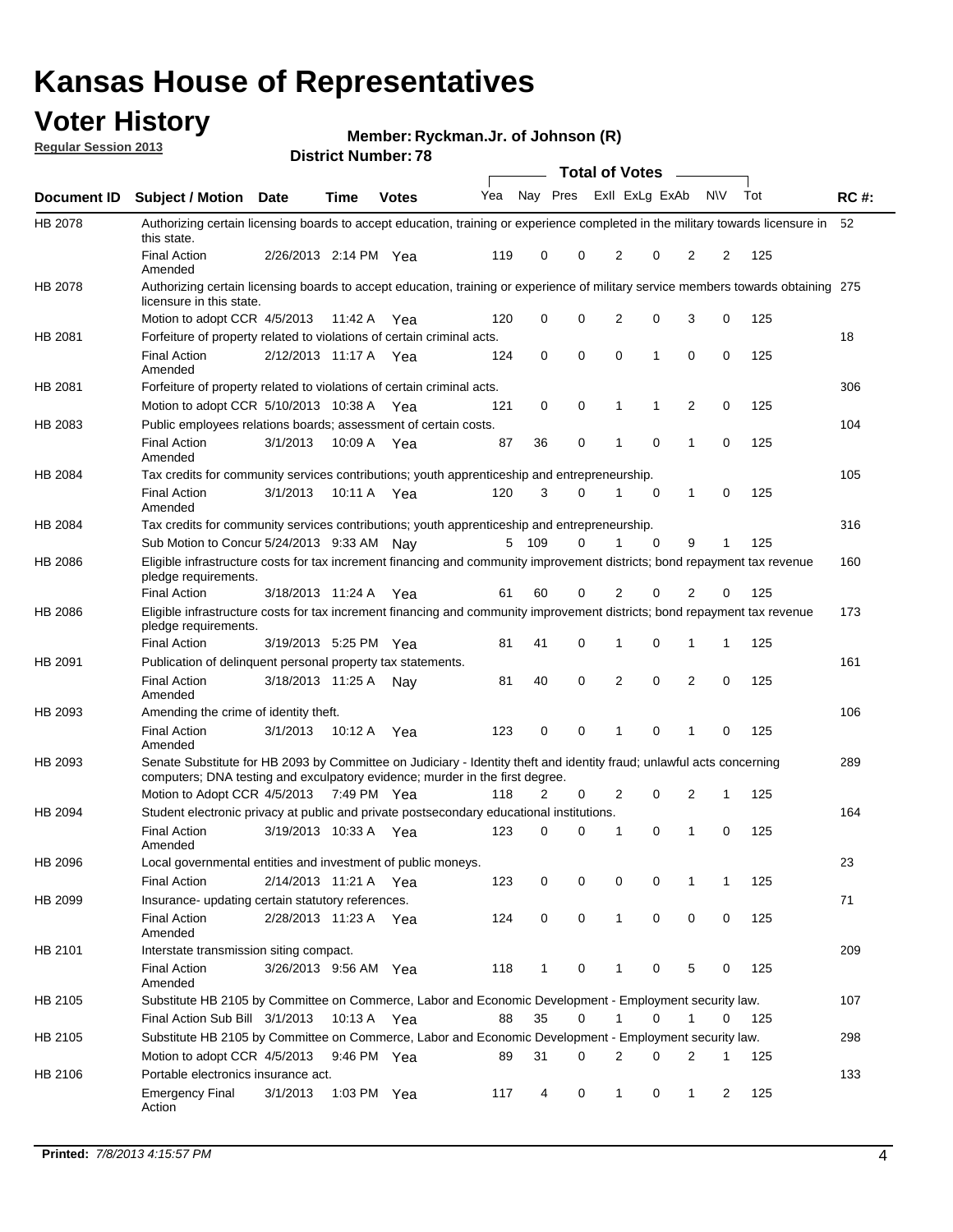## **Voter History**

**Member: Ryckman.Jr. of Johnson (R)** 

**Regular Session 2013**

|             |                                                                                                                                                                                                                                                                      |                       |             |              |     |              | <b>Total of Votes</b>   |                |   | $\overline{\phantom{a}}$ |                |     |             |
|-------------|----------------------------------------------------------------------------------------------------------------------------------------------------------------------------------------------------------------------------------------------------------------------|-----------------------|-------------|--------------|-----|--------------|-------------------------|----------------|---|--------------------------|----------------|-----|-------------|
| Document ID | <b>Subject / Motion Date</b>                                                                                                                                                                                                                                         |                       | <b>Time</b> | <b>Votes</b> | Yea |              | Nay Pres Exll ExLg ExAb |                |   |                          | <b>NV</b>      | Tot | <b>RC#:</b> |
| HB 2107     | Insurance; enacting the electronic notice and document act.                                                                                                                                                                                                          |                       |             |              |     |              |                         |                |   |                          |                |     | 134         |
|             | <b>Emergency Final</b><br><b>Action Amend</b>                                                                                                                                                                                                                        | 3/1/2013              | 1:04 PM Yea |              | 121 | 0            | 0                       | 1              | 0 | 1                        | 2              | 125 |             |
| HB 2107     | Insurance; enacting the electronic notice and document act, return of premiums separate from the notice of adverse<br>underwriting decision, statutory updates, uninsurable health plan increase in lifetime limit, mandate lite, certain company<br>dividend plans. |                       |             |              |     |              |                         |                |   |                          |                |     | 281         |
|             | Motion to Adopt CCR 4/5/2013                                                                                                                                                                                                                                         |                       | 4:06 PM Yea |              | 69  | 50           | 0                       | $\overline{2}$ | 0 | 3                        | 1              | 125 |             |
| HB 2109     | School finance; military pupil count.                                                                                                                                                                                                                                |                       |             |              |     |              |                         |                |   |                          |                |     | 108         |
|             | <b>Final Action</b>                                                                                                                                                                                                                                                  | 3/1/2013              | 10:15 A     | Yea          | 104 | 19           | 0                       | 1              | 0 | $\mathbf{1}$             | 0              | 125 |             |
| HB 2109     | Enacting the Kansas children's protection act.                                                                                                                                                                                                                       |                       |             |              |     |              |                         |                |   |                          |                |     | 277         |
|             | Motion to Adopt CCR 4/5/2013                                                                                                                                                                                                                                         |                       | 12:31 P Yea |              | 116 | 2            | 0                       | 2              | 0 | 3                        | 2              | 125 |             |
| HB 2112     | Campaign finance; transfer of campaign money to another candidacy.                                                                                                                                                                                                   |                       |             |              |     |              |                         |                |   |                          |                |     | 72          |
|             | <b>Final Action</b><br>Amended                                                                                                                                                                                                                                       | 2/28/2013 11:25 A Yea |             |              | 95  | 29           | 0                       | 1              | 0 | 0                        | 0              | 125 |             |
| HB 2114     | Debt setoff; collection assistance fee.                                                                                                                                                                                                                              |                       |             |              |     |              |                         |                |   |                          |                |     | 21          |
|             | <b>Final Action</b>                                                                                                                                                                                                                                                  | 2/13/2013 11:34 A     |             | Yea          | 90  | 32           | 0                       | 0              | 0 | 3                        | 0              | 125 |             |
| HB 2115     | Relating to the employment of retired judges and justices.                                                                                                                                                                                                           |                       |             |              |     |              |                         |                |   |                          |                |     | 73          |
|             | <b>Final Action</b>                                                                                                                                                                                                                                                  | 2/28/2013 11:27 A     |             | Yea          | 124 | 0            | 0                       | 1              | 0 | 0                        | 0              | 125 |             |
| HB 2115     | Courts; employment of retired judges and justices; court debt setoff.                                                                                                                                                                                                |                       |             |              |     |              |                         |                |   |                          |                |     | 309         |
|             | Motion to Adopt CCR 5/14/2013 2:14 PM Yea                                                                                                                                                                                                                            |                       |             |              | 100 | 13           | 0                       | 1              | 0 | 9                        | 2              | 125 |             |
| HB 2118     | Preservation of historic property; environs authority deleted.                                                                                                                                                                                                       |                       |             |              |     |              |                         |                |   |                          |                |     | 62          |
|             | <b>Final Action</b>                                                                                                                                                                                                                                                  | 2/27/2013 12:30 P     |             | Yea          | 99  | 24           | 0                       |                | 0 | 1                        | 0              | 125 |             |
| HB 2120     | Updating provisions relating to the Kansas bureau of investigations DNA database.                                                                                                                                                                                    |                       |             |              |     |              |                         |                |   |                          |                |     | 109         |
|             | <b>Final Action</b><br>Amended                                                                                                                                                                                                                                       | 3/1/2013              | 10:16 A     | Yea          | 121 | 2            | 0                       | 1              | 0 | 1                        | 0              | 125 |             |
| HB 2120     | Updating provisions relating to DNA collection and DNA evidence; amending the definition of a bet for purposes of the Kansas 302<br>criminal code; sentencing for possession of a firearm during a drug felony                                                       |                       |             |              |     |              |                         |                |   |                          |                |     |             |
|             | Motion to adopt CCR 5/9/2013                                                                                                                                                                                                                                         |                       | 11:32 A Nay |              | 74  | 49           | 0                       |                | 0 | 1                        | 0              | 125 |             |
| HB 2122     | Real estate brokers and salespersons; licensing requirements; sales transaction requirements.                                                                                                                                                                        |                       |             |              |     |              |                         |                |   |                          |                |     | 37          |
|             | <b>Final Action</b><br>Amended                                                                                                                                                                                                                                       | 2/20/2013 11:13 A Yea |             |              | 121 | 1            | 0                       |                | 0 | $\overline{2}$           | 0              | 125 |             |
| HB 2125     | Increasing real estate broker's and salesperson's license fees.                                                                                                                                                                                                      |                       |             |              |     |              |                         |                |   |                          |                |     | 38          |
|             | <b>Final Action</b>                                                                                                                                                                                                                                                  | 2/20/2013 12:16 P     |             | Yea          | 71  | 50           | 1                       | 0              | 0 | 0                        | 3              | 125 |             |
| HB 2128     | Open records act; exceptions.                                                                                                                                                                                                                                        |                       |             |              |     |              |                         |                |   |                          |                |     | 74          |
|             | <b>Final Action</b><br>Amended                                                                                                                                                                                                                                       | 2/28/2013 11:28 A     |             | Yea          | 124 | 0            | 0                       | 1              | 0 | 0                        | 0              | 125 |             |
| HB 2128     | Open records act; exceptions.                                                                                                                                                                                                                                        |                       |             |              |     |              |                         |                |   |                          |                |     | 259         |
|             | Motion to Concur                                                                                                                                                                                                                                                     | 4/3/2013              | 10:29 A     | Yea          | 119 | 0            | 0                       |                | 0 | 3                        | $\overline{2}$ | 125 |             |
| HB 2130     | Elections; petition circulators.                                                                                                                                                                                                                                     |                       |             |              |     |              |                         |                |   |                          |                |     | 30          |
|             | <b>Final Action</b>                                                                                                                                                                                                                                                  | 2/18/2013 11:17 A     |             | Yea          | 118 | $\mathbf{1}$ | 0                       | $\overline{2}$ | 0 | 4                        | 0              | 125 |             |
| HB 2135     | Property tax exemption; military housing.                                                                                                                                                                                                                            |                       |             |              |     |              |                         |                |   |                          |                |     | 162         |
|             | <b>Final Action</b>                                                                                                                                                                                                                                                  | 3/18/2013 11:27 A     |             | Yea          | 117 | 4            | 0                       | $\overline{c}$ | 0 | $\overline{2}$           | 0              | 125 |             |
| HB 2138     | Repealing statutes related to oil and gas.                                                                                                                                                                                                                           |                       |             |              |     |              |                         |                |   |                          |                |     | 53          |
|             | <b>Final Action</b><br>Amended                                                                                                                                                                                                                                       | 2/26/2013 2:16 PM Yea |             |              | 119 | 0            | 0                       | $\overline{2}$ | 0 | $\overline{2}$           | 2              | 125 |             |
| HB 2139     | Canceled warrants.                                                                                                                                                                                                                                                   |                       |             |              |     |              |                         |                |   |                          |                |     | 75          |
|             | <b>Final Action</b><br>Amended                                                                                                                                                                                                                                       | 2/28/2013 11:30 A Yea |             |              | 99  | 25           | 0                       | 1              | 0 | 0                        | 0              | 125 |             |
| HB 2139     | Canceled warrants.                                                                                                                                                                                                                                                   |                       |             |              |     |              |                         |                |   |                          |                |     | 266         |
|             | Motion to Concur                                                                                                                                                                                                                                                     | 4/4/2013              | 2:40 PM Yea |              | 114 | 8            | 0                       | 1              | 0 | 2                        | 0              | 125 |             |
| HB 2140     | Repealing K.S.A. 72-60b03                                                                                                                                                                                                                                            |                       |             |              |     |              |                         |                |   |                          |                |     | 39          |
|             | <b>Final Action</b>                                                                                                                                                                                                                                                  | 2/20/2013 12:17 P     |             | Yea          | 122 | 0            | 0                       | 0              | 0 | 0                        | 3              | 125 |             |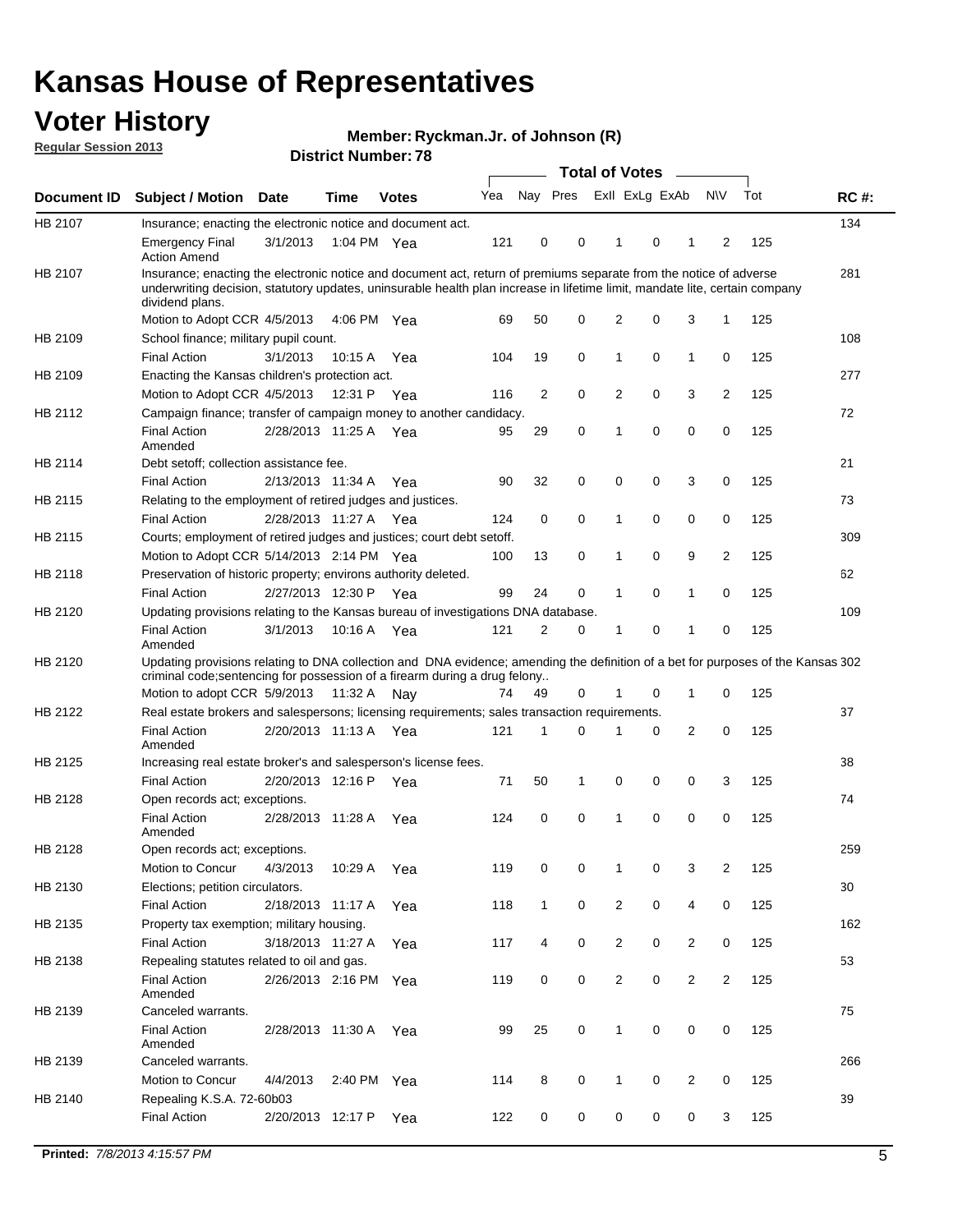**Voter History** 

**Member: Ryckman.Jr. of Johnson (R)** 

**Regular Session 2013**

|                    |                                                                                                                                              |          |                       |              |     |    | <b>Total of Votes</b>   |             |          | $\sim 100$  |     |     |             |
|--------------------|----------------------------------------------------------------------------------------------------------------------------------------------|----------|-----------------------|--------------|-----|----|-------------------------|-------------|----------|-------------|-----|-----|-------------|
| <b>Document ID</b> | <b>Subject / Motion Date</b>                                                                                                                 |          | Time                  | <b>Votes</b> | Yea |    | Nay Pres ExII ExLg ExAb |             |          |             | N\V | Tot | <b>RC#:</b> |
| HB 2141            | Repealer; elections process for certain unified school districts.                                                                            |          |                       |              |     |    |                         |             |          |             |     |     | 24          |
|                    | <b>Final Action</b>                                                                                                                          |          | 2/14/2013 11:23 A     | Yea          | 123 | 0  | 0                       | 0           | 0        | 1           | 1   | 125 |             |
| HB 2142            | Certain educational statutes concerning USD land transfers and higher education loan and grant programs.                                     |          |                       |              |     |    |                         |             |          |             |     |     | 40          |
|                    | <b>Final Action</b>                                                                                                                          |          | 2/20/2013 12:19 P Yea |              | 122 | 0  | 0                       | 0           | $\Omega$ | 0           | 3   | 125 |             |
| HB 2143            | Repealing outdated provisions relating to the purchase of certain real estate by the department of corrections.                              |          |                       |              |     |    |                         |             |          |             |     |     | 34          |
|                    | <b>Final Action</b>                                                                                                                          |          | 2/20/2013 11:09 A Yea |              | 122 | 0  | 0                       | 1           | 0        | 2           | 0   | 125 |             |
| HB 2144            | Repealing unnecessary statutes relating to juveniles.                                                                                        |          |                       |              |     |    |                         |             |          |             |     |     | 76          |
|                    | <b>Final Action</b>                                                                                                                          |          | 2/28/2013 11:32 A Yea |              | 124 | 0  | 0                       | 1           | 0        | 0           | 0   | 125 |             |
| HB 2145            | Repealing K.S.A. 75-5028; concerning the sale of real estate by the secretary of transportation.                                             |          |                       |              |     |    |                         |             |          |             |     |     | 35          |
|                    | <b>Final Action</b>                                                                                                                          |          | 2/20/2013 11:11 A Yea |              | 122 | 0  | 0                       | 1           | 0        | 2           | 0   | 125 |             |
| HB 2146            | Repealing the cancer drug repository program K.S.A. 2012 Supp. 65-1664 through 65-1667 and amending K.S.A. 2012 Supp. 77<br>65-1636.         |          |                       |              |     |    |                         |             |          |             |     |     |             |
|                    | <b>Final Action</b>                                                                                                                          |          | 2/28/2013 11:33 A     | Yea          | 124 | 0  | 0                       | 1           | $\Omega$ | 0           | 0   | 125 |             |
| HB 2147            | Repealer; use of metric system on certain road signs and markers, moving of heavy vehicles on bridges or culverts, interstate 94<br>bridges. |          |                       |              |     |    |                         |             |          |             |     |     |             |
|                    | <b>Final Action</b>                                                                                                                          | 3/1/2013 |                       | 9:52 AM Yea  | 123 | 0  | 0                       |             | 0        | 1           | 0   | 125 |             |
| HB 2148            | Repealers; postsecondary education scholarship provisions.                                                                                   |          |                       |              |     |    |                         |             |          |             |     |     | 41          |
|                    | <b>Final Action</b>                                                                                                                          |          | 2/20/2013 12:21 P     | Yea          | 106 | 16 | $\mathbf 0$             | 0           | 0        | $\mathbf 0$ | 3   | 125 |             |
| HB 2149            | Repealers; postsecondary education student loans and tuition grants.                                                                         |          |                       |              |     |    |                         |             |          |             |     |     | 42          |
|                    | <b>Final Action</b>                                                                                                                          |          | 2/20/2013 12:22 P     | Yea          | 108 | 14 | 0                       | 0           | $\Omega$ | $\Omega$    | 3   | 125 |             |
| HB 2149            | Repealing a \$500,000 transfer from highway patrol training center fund to the state general fund.                                           |          |                       |              |     |    |                         |             |          |             |     |     | 314         |
|                    | Motion to Concur                                                                                                                             |          | 5/23/2013 10:22 A Yea |              | 113 | 0  | 0                       |             | 0        | 8           | 3   | 125 |             |
| HB 2150            | Repealers; workforce development loan program act.                                                                                           |          |                       |              |     |    |                         |             |          |             |     |     | 78          |
|                    | <b>Final Action</b>                                                                                                                          |          | 2/28/2013 11:34 A Yea |              | 94  | 30 | $\mathbf 0$             | 1           | 0        | 0           | 0   | 125 |             |
| HB 2150            | Senate Substitute for HB 2150 by Committee on Commerce--Concerning the Kansas employment first oversight commission.                         |          |                       |              |     |    |                         |             |          |             |     |     | 267         |
|                    | Motion to Concur                                                                                                                             |          | 4/4/2013 2:44 PM Yea  |              | 110 | 12 | 0                       | 1           | 0        | 2           | 0   | 125 |             |
| HB 2151            | Repealers; report on medically underserved areas of the state.                                                                               |          |                       |              |     |    |                         |             |          |             |     |     | 63          |
|                    | <b>Final Action</b>                                                                                                                          |          | 2/27/2013 12:31 P     | Yea          | 123 | 0  | $\mathbf 0$             | 1           | 0        | 1           | 0   | 125 |             |
| HB 2152            | Repealer: uniform land sales practices act.                                                                                                  |          |                       |              |     |    |                         |             |          |             |     |     | 36          |
|                    | <b>Final Action</b>                                                                                                                          |          | 2/20/2013 11:12 A     | Yea          | 122 | 0  | $\mathbf 0$             | 1           | 0        | 2           | 0   | 125 |             |
| HB 2153            | Unused medications act; dontating entities.                                                                                                  |          |                       |              |     |    |                         |             |          |             |     |     | 64          |
|                    | <b>Final Action</b><br>Amended                                                                                                               |          | 2/27/2013 12:33 P     | Yea          | 123 | 0  | 0                       | 1           | 0        | 1           | 0   | 125 |             |
| HB 2154            | Senate Substitute for HB 2154 by Committee on Public Health and Welfare--Cosmetology; relating to licensure and renewal of 31                |          |                       |              |     |    |                         |             |          |             |     |     |             |
|                    | persons, salons and clinics.                                                                                                                 |          |                       |              |     |    |                         |             |          |             |     |     |             |
|                    | <b>Final Action</b><br>Amended                                                                                                               |          | 2/18/2013 11:19 A     | Yea          | 119 | 0  | 0                       | 2           | 0        | 4           | 0   | 125 |             |
| HB 2155            | Cosmetology; relating to licensure and renewal.                                                                                              |          |                       |              |     |    |                         |             |          |             |     |     | 32          |
|                    | <b>Final Action</b>                                                                                                                          |          | 2/18/2013 11:21 A Yea |              | 119 | 0  | 0                       | 2           | 0        |             | 0   | 125 |             |
|                    | Amended                                                                                                                                      |          |                       |              |     |    |                         |             |          |             |     |     |             |
| HB 2156            | Repealers; school finance; area vocational school fund; local effort as applied to U.S.D. No. 450                                            |          |                       |              |     |    |                         |             |          |             |     |     | 43          |
|                    | <b>Final Action</b>                                                                                                                          |          | 2/20/2013 12:23 P     | Yea          | 122 | 0  | 0                       | 0           | 0        | 0           | 3   | 125 |             |
| HB 2160            | Quality care assessment on skilled nursing care facilities.                                                                                  |          |                       |              |     |    |                         |             |          |             |     |     | 144         |
|                    | <b>Final Action</b>                                                                                                                          | 3/7/2013 | 12:13 P               | Yea          | 100 | 21 | 0                       | 1           | 0        | 3           | 0   | 125 |             |
| HB 2162            | Prohibition on use of state appropriated moneys to lobby relating to gun control at federal, state and local ogvernment level.               |          |                       |              |     |    |                         |             |          |             |     |     | 79          |
|                    | <b>Final Action</b><br>Amended                                                                                                               |          | 2/28/2013 11:36 A Yea |              | 120 | 4  | 0                       | $\mathbf 1$ | 0        | 0           | 0   | 125 |             |
| HB 2162            | Prohibition on use of state appropriated moneys to lobby at federal, state and local government levels relating to gun control.              |          |                       |              |     |    |                         |             |          |             |     |     | 312         |
|                    | Motion to adopt CCR 5/21/2013 2:52 PM Yea                                                                                                    |          |                       |              | 83  | 28 | 0                       |             | 0        | 13          | 0   | 125 |             |
| HB 2163            | Relating to garnishment proceedings.                                                                                                         |          |                       |              |     |    |                         |             |          |             |     |     | 80          |
|                    | <b>Final Action</b>                                                                                                                          |          | 2/28/2013 11:37 A Yea |              | 124 | 0  | 0                       | $\mathbf 1$ | 0        | 0           | 0   | 125 |             |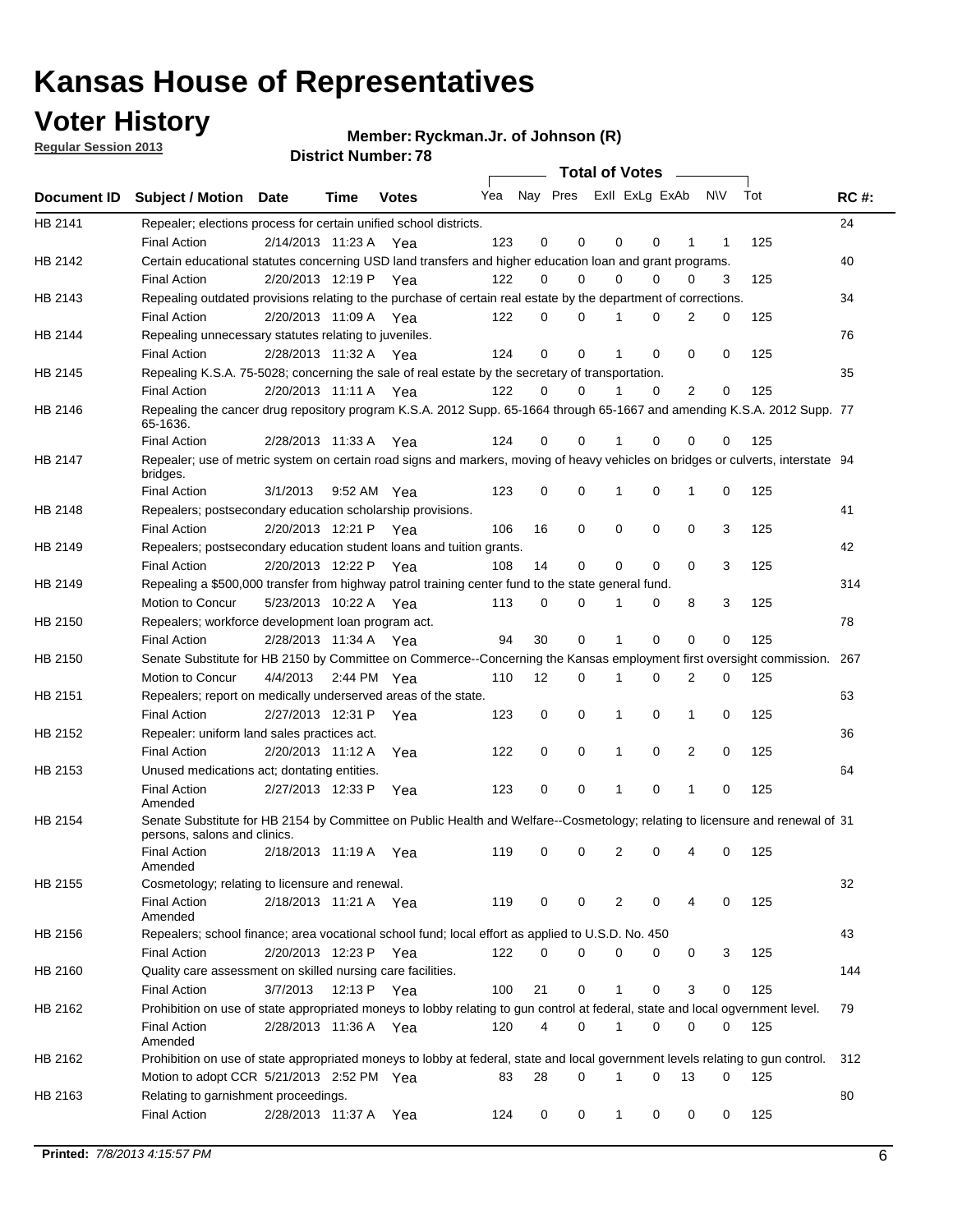## **Voter History**

**Member: Ryckman.Jr. of Johnson (R)** 

**Regular Session 2013**

|             |                                                                                                                                                                                                                                    |                       |             |              |     |              |          | <b>Total of Votes</b> |          |                |              |     |             |
|-------------|------------------------------------------------------------------------------------------------------------------------------------------------------------------------------------------------------------------------------------|-----------------------|-------------|--------------|-----|--------------|----------|-----------------------|----------|----------------|--------------|-----|-------------|
| Document ID | <b>Subject / Motion</b>                                                                                                                                                                                                            | Date                  | Time        | <b>Votes</b> | Yea | Nay Pres     |          | Exll ExLg ExAb        |          |                | <b>NV</b>    | Tot | <b>RC#:</b> |
| HB 2164     | Relating to jurors; information disqualifying prospective juror from jury service.                                                                                                                                                 |                       |             |              |     |              |          |                       |          |                |              |     | 47          |
|             | <b>Final Action</b><br>Amended                                                                                                                                                                                                     | 2/25/2013 12:12 P Yea |             |              | 75  | 45           | 0        | 0                     | 0        | 0              | 5            | 125 |             |
| HB 2164     | Juries and grand juries.                                                                                                                                                                                                           |                       |             |              |     |              |          |                       |          |                |              |     | 284         |
|             | Motion to Adopt CCR 4/5/2013                                                                                                                                                                                                       |                       |             | 5:53 PM Yea  | 92  | 28           | 0        | 2                     | 0        | 2              | 1            | 125 |             |
| HB 2166     | Sub HB 2166 by Committee on Judiciary -- Relating to the medical assistance recovery program.                                                                                                                                      |                       |             |              |     |              |          |                       |          |                |              |     | 165         |
|             | Final Action Sub Bill 3/19/2013 10:34 A Yea<br>Amended                                                                                                                                                                             |                       |             |              | 112 | 11           | 0        |                       | 0        | 1              | 0            | 125 |             |
| HB 2167     | Establishing Native American legislative day at the capitol.                                                                                                                                                                       |                       |             |              |     |              |          |                       |          |                |              |     | 54          |
|             | <b>Final Action</b>                                                                                                                                                                                                                | 2/26/2013 2:17 PM Yea |             |              | 119 | 0            | 0        | 2                     | 0        | $\overline{2}$ | 2            | 125 |             |
| HB 2167     | Senate Substitute for HB 2167 by Committee on Federal and State Affairs -- Concerning fireworks; regulations thereof.                                                                                                              |                       |             |              |     |              |          |                       |          |                |              |     | 261         |
|             | Motion to Concur                                                                                                                                                                                                                   | 4/4/2013 11:11 A Yea  |             |              | 100 | 23           | 0        |                       | 0        | 1              | $\Omega$     | 125 |             |
| HB 2169     | Allowing for proceedings to determine final disposition of prisoner's pending probation revocations.                                                                                                                               |                       |             |              |     |              |          |                       |          |                |              |     | 49          |
|             | <b>Final Action</b>                                                                                                                                                                                                                | 2/26/2013 2:10 PM Yea |             |              | 119 | $\Omega$     | $\Omega$ | 0                     | 0        | 0              | 6            | 125 |             |
| HB 2170     | Concerning sentencing dispositions, probation and postrelease supervision.                                                                                                                                                         |                       |             |              |     |              |          |                       |          |                |              |     | 110         |
|             | <b>Final Action</b><br>Amended                                                                                                                                                                                                     | 3/1/2013              | 10:23 A Yea |              | 79  | 44           | 0        | 1                     | $\Omega$ | $\mathbf{1}$   | 0            | 125 |             |
| HB 2170     | Concerning sentencing dispositions, probation and postrelease supervision.                                                                                                                                                         |                       |             |              |     |              |          |                       |          |                |              |     | 256         |
|             | Motion to Concur                                                                                                                                                                                                                   | 4/1/2013              | 10:54 A     | Yea          | 75  | 44           | 0        | 1                     | 0        | 2              | 3            | 125 |             |
| HB 2172     | Cemeteries; cemetery corporations and cemetery merchandise.                                                                                                                                                                        |                       |             |              |     |              |          |                       |          |                |              |     | 81          |
|             | <b>Final Action</b><br>Amended                                                                                                                                                                                                     | 2/28/2013 11:38 A     |             | Yea          | 124 | 0            | 0        | 1                     | 0        | 0              | 0            | 125 |             |
| HB 2176     | The Eisenhower foundation license plate.                                                                                                                                                                                           |                       |             |              |     |              |          |                       |          |                |              |     | 57          |
|             | <b>Final Action</b>                                                                                                                                                                                                                | 2/27/2013 12:11 P     |             | Yea          | 112 | 11           | 0        | $\Omega$              | 0        | 1              |              | 125 |             |
| HB 2177     | Relating to motor carriers; concerning safety rules and regulations; certificates of convenience and necessity; transportation of 55<br>certain materials.                                                                         |                       |             |              |     |              |          |                       |          |                |              |     |             |
|             | <b>Final Action</b><br>Amended                                                                                                                                                                                                     | 2/26/2013 2:18 PM Yea |             |              | 119 | $\mathbf 0$  | 0        | 2                     | 0        | 2              | 2            | 125 |             |
| HB 2179     | Amending the secretary of labor's role of taking assignment of wage claims.                                                                                                                                                        |                       |             |              |     |              |          |                       |          |                |              |     | 111         |
|             | <b>Final Action</b><br>Amended                                                                                                                                                                                                     | 3/1/2013              |             | 10:24 A Yea  | 87  | 36           | 0        | 1                     | 0        | 1              | 0            | 125 |             |
| HB 2181     | Authorizing licensing bodies to accept certain online distance education courses towards licensure for military service member 55<br>applicants                                                                                    |                       |             |              |     |              |          |                       |          |                |              |     |             |
|             | <b>Final Action</b>                                                                                                                                                                                                                | 2/27/2013 12:34 P     |             | Yea          | 123 | 0            | 0        | 1                     | 0        | 1              | 0            | 125 |             |
| HB 2182     | Relating to grand juries.                                                                                                                                                                                                          |                       |             |              |     |              |          |                       |          |                |              |     | 152         |
|             | <b>Final Action</b><br>Amended                                                                                                                                                                                                     | 3/13/2013 11:20 A     |             | Yea          | 100 | 24           | 0        | 0                     | 0        | 1              | 0            | 125 |             |
| HB 2183     | Substitute HB 2183 by Committee on Health and Human Services - - designation and control of infectious and contagious<br>diseases.                                                                                                 |                       |             |              |     |              |          |                       |          |                |              |     | 112         |
|             | Final Action Sub Bill 3/1/2013<br>Amended                                                                                                                                                                                          |                       | 10:26 A Yea |              | 122 | $\mathbf{1}$ | 0        | $\mathbf 1$           | 0        | $\mathbf{1}$   | $\mathbf{0}$ | 125 |             |
| HB 2183     | Substitute HB 2183 by Committee on Health and Human Services -- department of health and environment statutory duties<br>and functions, infectious and contagious diseases, laboratory services, health information technology and |                       |             |              |     |              |          |                       |          |                |              |     | 297         |
|             | Motion to Adopt CCR 4/5/2013                                                                                                                                                                                                       |                       |             | 9:37 PM Yea  | 120 | 0            | 0        | $\overline{2}$        | 0        | 2              | 1            | 125 |             |
| HB 2185     | Consolidation of citites and counties; dual majority vote.                                                                                                                                                                         |                       |             |              |     |              |          |                       |          |                |              |     | 113         |
|             | <b>Final Action</b><br>Amended                                                                                                                                                                                                     | 3/1/2013              |             | 10:27 A Yea  | 119 | 4            | 0        | 1                     | 0        | 1              | 0            | 125 |             |
| HB 2193     | Public facilities; accessiblity standards for disabled persons.                                                                                                                                                                    |                       |             |              |     |              |          |                       |          |                |              |     | 145         |
|             | <b>Final Action</b>                                                                                                                                                                                                                | 3/7/2013              | 12:14 P Yea |              | 121 | 0            | 0        | 1                     | 0        | 3              | 0            | 125 |             |
| HB 2195     | Claims against the state; 2012 Joint Committee recommendations.                                                                                                                                                                    |                       |             |              |     |              |          |                       |          |                |              |     | 146         |
|             | <b>Final Action</b><br>Amended                                                                                                                                                                                                     | 3/7/2013              | 12:16 P Yea |              | 110 | 10           | 0        | $\mathbf{1}$          | 0        | 3              | $\mathbf{1}$ | 125 |             |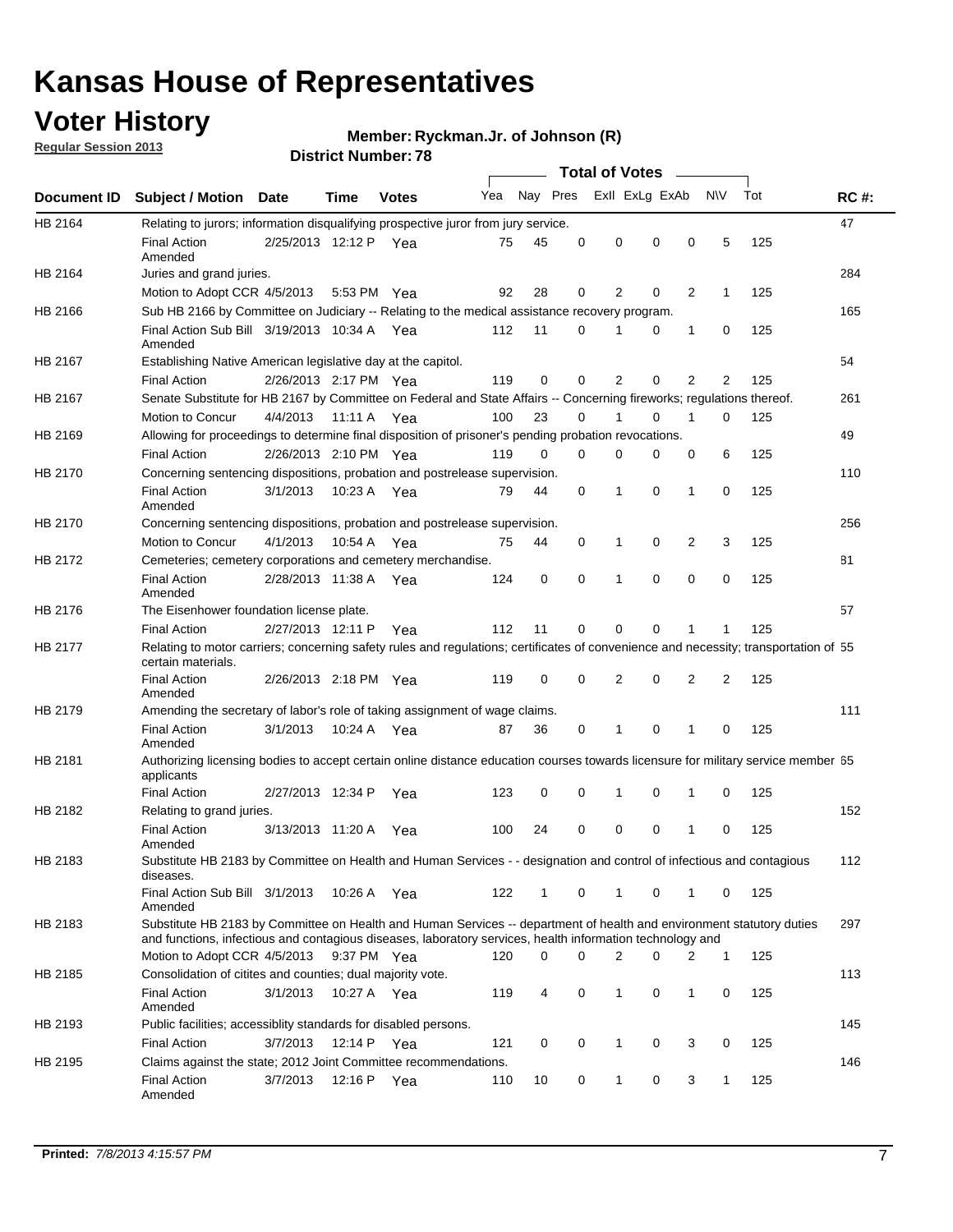## **Voter History**

**Member: Ryckman.Jr. of Johnson (R)** 

**Regular Session 2013**

|                |                                                                                                                                                                             |                       |             |              |     |             |   | <b>Total of Votes</b> |   |                |              |     |             |
|----------------|-----------------------------------------------------------------------------------------------------------------------------------------------------------------------------|-----------------------|-------------|--------------|-----|-------------|---|-----------------------|---|----------------|--------------|-----|-------------|
| Document ID    | <b>Subject / Motion Date</b>                                                                                                                                                |                       | Time        | <b>Votes</b> | Yea | Nay Pres    |   | Exll ExLg ExAb        |   |                | <b>NV</b>    | Tot | <b>RC#:</b> |
| HB 2197        | Kansas state high school activities association; membership of board of directors and executive board.                                                                      |                       |             |              |     |             |   |                       |   |                |              |     | 249         |
|                | <b>Emergency Final</b><br><b>Action Amend</b>                                                                                                                               | 3/26/2013 8:46 PM Nay |             |              | 69  | 53          | 0 |                       | 0 | 2              | 0            | 125 |             |
| HB 2199        | Second amendment protection act.                                                                                                                                            |                       |             |              |     |             |   |                       |   |                |              |     | 157         |
|                | <b>Final Action</b><br>Amended                                                                                                                                              | 3/14/2013 11:34 A     |             | Yea          | 94  | 29          | 0 | 0                     | 0 | 2              | 0            | 125 |             |
| HB 2199        | Senate Substitute for HB 2199 by Committee on Federal and State Affairs--Secretary of Administration; successor; diretor of                                                 |                       |             |              |     |             |   |                       |   |                |              |     | 313         |
|                | accounts and reports; certain rules and regulations; Kansas liguor control act.                                                                                             |                       |             |              |     |             |   |                       |   |                |              |     |             |
|                | Motion to adopt CCR 5/22/2013 2:17 PM Yea                                                                                                                                   |                       |             |              | 89  | 23          | 0 | 1                     | 0 | 12             | 0            | 125 |             |
| HB 2200        | Executive chief information technology officer; office of information tehcnology services.                                                                                  |                       |             |              |     |             |   |                       |   |                |              |     | 114         |
|                | <b>Final Action</b><br>Amended                                                                                                                                              | 3/1/2013              | 10:28 A     | Yea          | 121 | 2           | 0 | 1                     | 0 | 1              | 0            | 125 |             |
| HB 2201        | Telecommunications; regulation by the state corporation commission and distributions from the Kansas universal service<br>fund.                                             |                       |             |              |     |             |   |                       |   |                |              |     | 33          |
|                | <b>Final Action</b><br>Amended                                                                                                                                              | 2/18/2013 11:24 A     |             | Yea          | 118 | 1           | 0 | 2                     | 0 | 4              | 0            | 125 |             |
| HB 2201        | Telecommunications; regulation by the state corporation commission and distributions from the Kansas universal service<br>fund.                                             |                       |             |              |     |             |   |                       |   |                |              |     | 278         |
|                | Motion to Adopt CCR 4/5/2013                                                                                                                                                |                       | 12:57 P     | Yea          | 99  | 20          | 0 | 2                     | 0 | 3              | $\mathbf{1}$ | 125 |             |
| HB 2202        | Providing automatic relief from certain motor carrier restrictions upon the governor's declaration of emergency.                                                            |                       |             |              |     |             |   |                       |   |                |              |     | 44          |
|                | <b>Final Action</b><br>Amended                                                                                                                                              | 2/20/2013 12:25 P     |             | Yea          | 122 | 0           | 0 | 0                     | 0 | 0              | 3            | 125 |             |
| HB 2203        | Relating to exercise of religion.                                                                                                                                           |                       |             |              |     |             |   |                       |   |                |              |     | 115         |
|                | <b>Final Action</b><br>Amended                                                                                                                                              | 3/1/2013              | 10:31 A     | Yea          | 109 | 14          | 0 | 1                     | 0 | 1              | 0            | 125 |             |
| HB 2203        | Relating to exercise of religion.                                                                                                                                           |                       |             |              |     |             |   |                       |   |                |              |     | 200         |
|                | Motion to Concur                                                                                                                                                            | 3/25/2013 9:41 AM     |             | Yea          | 109 | 12          | 0 | 2                     | 0 | 2              | 0            | 125 |             |
| HB 2204        | Relating to redemption of real property.                                                                                                                                    |                       |             |              |     |             |   |                       |   |                |              |     | 116         |
|                | <b>Final Action</b>                                                                                                                                                         | 3/1/2013              | 10:32 A     | Yea          | 123 | $\mathbf 0$ | 0 | 1                     | 0 | $\mathbf{1}$   | 0            | 125 |             |
| HB 2204        | Amended<br>Extending the judicial branch surcharge for two years.                                                                                                           |                       |             |              |     |             |   |                       |   |                |              |     | 308         |
|                | Motion to adopt CCR 5/13/2013 10:38 A Yea                                                                                                                                   |                       |             |              | 121 | 1           | 0 | 0                     | 0 | 3              | 0            | 125 |             |
| HB 2205        | Adoption hearings; time and waiver of notice.                                                                                                                               |                       |             |              |     |             |   |                       |   |                |              |     | 117         |
|                | <b>Final Action</b>                                                                                                                                                         | 3/1/2013              | 10:33 A Yea |              | 123 | 0           | 0 | 1                     | 0 | 1              | 0            | 125 |             |
|                | Amended                                                                                                                                                                     |                       |             |              |     |             |   |                       |   |                |              |     |             |
| HB 2207        | Substitute HB 2207 by Committee on Agriculture and Natural Resources--Amending provisions relating to the regulation and<br>certification of animal feeding facilities.     |                       |             |              |     |             |   |                       |   |                |              |     | 56          |
|                | Final Action Sub Bill 2/26/2013 2:20 PM Yea                                                                                                                                 |                       |             |              | 119 | 0           | 0 | 2                     | 0 | $\overline{2}$ | 2            | 125 |             |
| <b>HB 2207</b> | Substitute HB 2207 by Committee on Agriculture and Natural Resources--Amending provisions relating to the regulation and 257<br>certification of animal feeding facilities. |                       |             |              |     |             |   |                       |   |                |              |     |             |
|                | Motion to Concur                                                                                                                                                            | 4/1/2013              | 2:23 PM Yea |              | 119 | 0           | 0 | 1                     | 0 | 3              | 2            | 125 |             |
| HB 2209        | Amendments to the Kansas offender registration act.                                                                                                                         |                       |             |              |     |             |   |                       |   |                |              |     | 66          |
|                | <b>Final Action</b><br>Amended                                                                                                                                              | 2/27/2013 12:35 P Yea |             |              | 123 | 0           | 0 | $\mathbf{1}$          | 0 | $\mathbf{1}$   | 0            | 125 |             |
| HB 2210        | Elections; change of party affiliation.                                                                                                                                     |                       |             |              |     |             |   |                       |   |                |              |     | 132         |
|                | <b>Emergency Final</b><br><b>Action Amend</b>                                                                                                                               | 3/1/2013              | 1:02 PM Yea |              | 72  | 49          | 0 |                       | 0 | 1              | 2            | 125 |             |
| HB 2212        | Concerning the requirements to receiving a service grant through the veterans claims assistance program.                                                                    |                       |             |              |     |             |   |                       |   |                |              |     | 118         |
|                | <b>Final Action</b>                                                                                                                                                         | 3/1/2013              | 10:34 A Yea |              | 123 | 0           | 0 | $\mathbf{1}$          | 0 | 1              | 0            | 125 |             |
| HB 2213        | Member elections and retirement benefit determinations and one-time payments under KPERS act of 2015.                                                                       |                       |             |              |     |             |   |                       |   |                |              |     | 27          |
|                | <b>Final Action</b><br>Amended                                                                                                                                              | 2/15/2013 11:19 A Yea |             |              | 115 | 0           | 0 | 2                     | 2 | 3              | 3            | 125 |             |
| HB 2213        | Member elections and retirement benefit determinations and one-time payments under KPERS act of 2015.                                                                       |                       |             |              |     |             |   |                       |   |                |              |     | 311         |
|                | Motion to adopt CCR 5/20/2013 2:11 PM Yea                                                                                                                                   |                       |             |              | 104 | $\Omega$    | 0 | 1                     | 0 | 16             | 4            | 125 |             |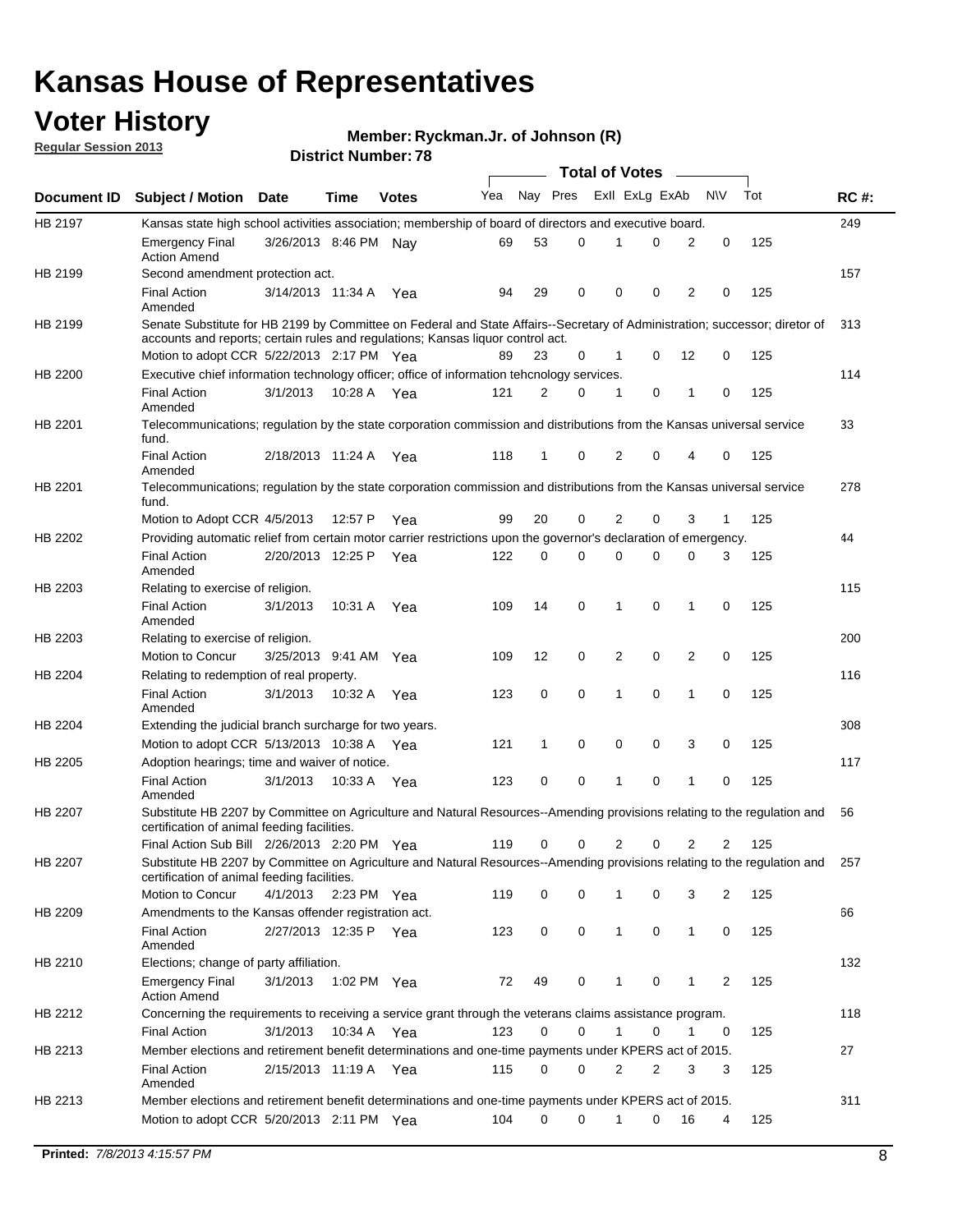## **Voter History**

**Member: Ryckman.Jr. of Johnson (R)** 

**Regular Session 2013**

|                |                                                                                                                                                                                                       |                       |         | DISTRICT NUMBER 10 |     |              |          | Total of Votes – |              |           |     |             |
|----------------|-------------------------------------------------------------------------------------------------------------------------------------------------------------------------------------------------------|-----------------------|---------|--------------------|-----|--------------|----------|------------------|--------------|-----------|-----|-------------|
| Document ID    | <b>Subject / Motion</b>                                                                                                                                                                               | <b>Date</b>           | Time    | <b>Votes</b>       | Yea |              | Nay Pres | Exll ExLg ExAb   |              | <b>NV</b> | Tot | <b>RC#:</b> |
| HB 2216        | Repealing certain joint committees and amending related statutes; amending the joint committees on special claims against<br>the state.                                                               |                       |         |                    |     |              |          |                  |              |           |     | 119         |
|                | <b>Final Action</b><br>Amended                                                                                                                                                                        | 3/1/2013              | 10:36 A | Yea                | 91  | 32           | 0        | 0<br>1           | 1            | 0         | 125 |             |
| HB 2216        | Repealing certain joint committees and amending related statutes; amending the joint committees on special claims against<br>the state.                                                               |                       |         |                    |     |              |          |                  |              |           |     | 323         |
|                | Motion to adopt CCR 6/2/2013                                                                                                                                                                          |                       | 12:18 A | Yea                | 81  | 28           | 0        | 0<br>1           | 6            | 9         | 125 |             |
| <b>HB 2217</b> | Creating the crime of female genital mutilation and setting the penalty.                                                                                                                              |                       |         |                    |     |              |          |                  |              |           |     | 120         |
|                | <b>Final Action</b><br>Amended                                                                                                                                                                        | 3/1/2013              |         | 10:37 A Yea        | 123 | 0            | 0        | $\mathbf 0$<br>1 | $\mathbf{1}$ | 0         | 125 |             |
| HB 2218        | Driving under the influence of alcohol or drugs; tests; implied consent; administrative hearings.                                                                                                     |                       |         |                    |     |              |          |                  |              |           |     | 82          |
|                | <b>Final Action</b>                                                                                                                                                                                   | 2/28/2013 11:40 A Yea |         |                    | 124 | 0            | 0        | $\Omega$<br>1    | 0            | 0         | 125 |             |
| HB 2218        | Driving under the influence of alcohol or drugs; boating under the influence of alcohol or drugs; tests; implied consent;<br>administrative hearings; aggravated battery DUI.                         |                       |         |                    |     |              |          |                  |              |           |     | 303         |
|                | Motion to adopt CCR 5/9/2013                                                                                                                                                                          |                       | 11:46 A | Yea                | 120 | 2            | 0        | 0<br>1           | 1            | 1         | 125 |             |
| HB 2221        | Enacting the equal access act; school employees; professional employees organization.                                                                                                                 |                       |         |                    |     |              |          |                  |              |           |     | 83          |
|                | <b>Final Action</b>                                                                                                                                                                                   | 2/28/2013 11:42 A     |         | Yea                | 71  | 53           | 0        | 0<br>1           | 0            | 0         | 125 |             |
| HB 2222        | School districts; bullying policies.<br><b>Emergency Final</b>                                                                                                                                        | 3/1/2013              |         | 1:13 PM Yea        | 119 | $\mathbf{1}$ | 1        | 0<br>1           | 1            | 2         | 125 | 141         |
|                | <b>Action Amend</b>                                                                                                                                                                                   |                       |         |                    |     |              |          |                  |              |           |     |             |
| HB 2228        | Decreased employer payments to group insurance reserve fund for KPERS plan of death and long-term disability benefits<br>during fiscal years 2014 and 2015.                                           |                       |         |                    |     |              |          |                  |              |           |     | 28          |
|                | <b>Final Action</b><br>Amended                                                                                                                                                                        | 2/15/2013 11:21 A     |         | Yea                | 115 | 0            | 0        | 2<br>2           | 3            | 3         | 125 |             |
| HB 2231        | Substitute HB 2231 by Committee on Appropriations - Appropriations for FY 2014, FY 2015, FY 2016, FY 2017 and FY 2018<br>for various state agencies; capital improvement projects.                    |                       |         |                    |     |              |          |                  |              |           |     | 177         |
|                | Final Action Sub Bill 3/20/2013 10:29 A<br>Amended                                                                                                                                                    |                       |         | Yea                | 68  | 55           | 0        | 0                | 1            | 0         | 125 |             |
| HB 2234        | Contracts between the Kansas turnpike authority and the Kansas department of transportation.                                                                                                          |                       |         |                    |     |              |          |                  |              |           |     | 151         |
|                | <b>Final Action</b><br>Amended                                                                                                                                                                        | 3/11/2013 11:16 A Yea |         |                    | 81  | 41           | 0        | $\Omega$<br>1    | 2            | 0         | 125 |             |
| HB 2234        | Naming the secretary of transportation as the director of operations of the Kansas turnpike authority; pertaining to certain<br>contracts between the authority and the department of transportation. |                       |         |                    |     |              |          |                  |              |           |     | 299         |
|                | Motion to Adopt CCR 4/5/2013                                                                                                                                                                          |                       | 10:12 P | Yea                | 76  | 44           | 0        | 2<br>0           | 2            | 1         | 125 |             |
| HB 2244        | Taxation of watercraft.<br><b>Emergency Final</b>                                                                                                                                                     | 3/26/2013 8:49 PM Yea |         |                    | 107 | 15           | 0        | 0<br>1           | 2            | 0         | 125 | 250         |
|                | <b>Action Amend</b>                                                                                                                                                                                   |                       |         |                    |     |              |          |                  |              |           |     |             |
| HB 2249        | City annexation of fire district land; double taxation; refund.                                                                                                                                       |                       |         |                    |     |              |          |                  |              |           |     | 121         |
|                | <b>Final Action</b><br>Amended                                                                                                                                                                        | 3/1/2013 10:39 A Yea  |         |                    | 101 | 22           | 0        | $\mathbf 0$      |              | 0         | 125 |             |
| HB 2249        | Certain property issues; fire districts; historic preservation; solid waste.                                                                                                                          |                       |         |                    |     |              |          |                  |              |           |     | 310         |
|                | Motion to Adopt CCR 5/17/2013 10:25 A Yea                                                                                                                                                             |                       |         |                    | 92  | 18           | 0        | 0<br>1           | 14           | 0         | 125 |             |
| HB 2252        | Eliminating the statute of limitations for prosecutions of rape and aggravated criminal sodomy.                                                                                                       |                       |         |                    |     |              |          |                  |              |           |     | 122         |
|                | <b>Final Action</b>                                                                                                                                                                                   | 3/1/2013              |         | 10:40 A Yea        | 123 | 0            | 0        | 1<br>0           | 1            | 0         | 125 |             |
|                | Amended                                                                                                                                                                                               |                       |         |                    |     |              |          |                  |              |           |     |             |
| HB 2253        | Abortion; prohibiting funding for abortion services; amending late-term abortion and woman's- right-to-know statutes.                                                                                 |                       |         |                    |     |              |          |                  |              |           |     | 178         |
|                | <b>Final Action</b><br>Amended                                                                                                                                                                        | 3/20/2013 10:31 A Yea |         |                    | 92  | 31           | 0        | 0<br>1           | 1            | 0         | 125 |             |
| HB 2253        | Abortion; prohibiting funding for abortion services; amending late-term abortion and woman's- right-to-know statutes.                                                                                 |                       |         |                    |     |              |          |                  |              |           |     | 301         |
|                | Motion to Adopt CCR 4/5/2013                                                                                                                                                                          |                       | 10:34 P | Yea                | 90  | 30           | 0        | 2<br>0           | 2            | 1         | 125 |             |
| HB 2255        | Economic development; investments in telecommunications machinery and equipment.                                                                                                                      |                       |         |                    |     |              |          |                  |              |           |     | 142         |
|                | EFA Sub Bill<br>Amended                                                                                                                                                                               | 3/1/2013              |         | 1:15 PM $Yea$      | 116 | 5            | 0        | 0<br>1           | 1            | 2         | 125 |             |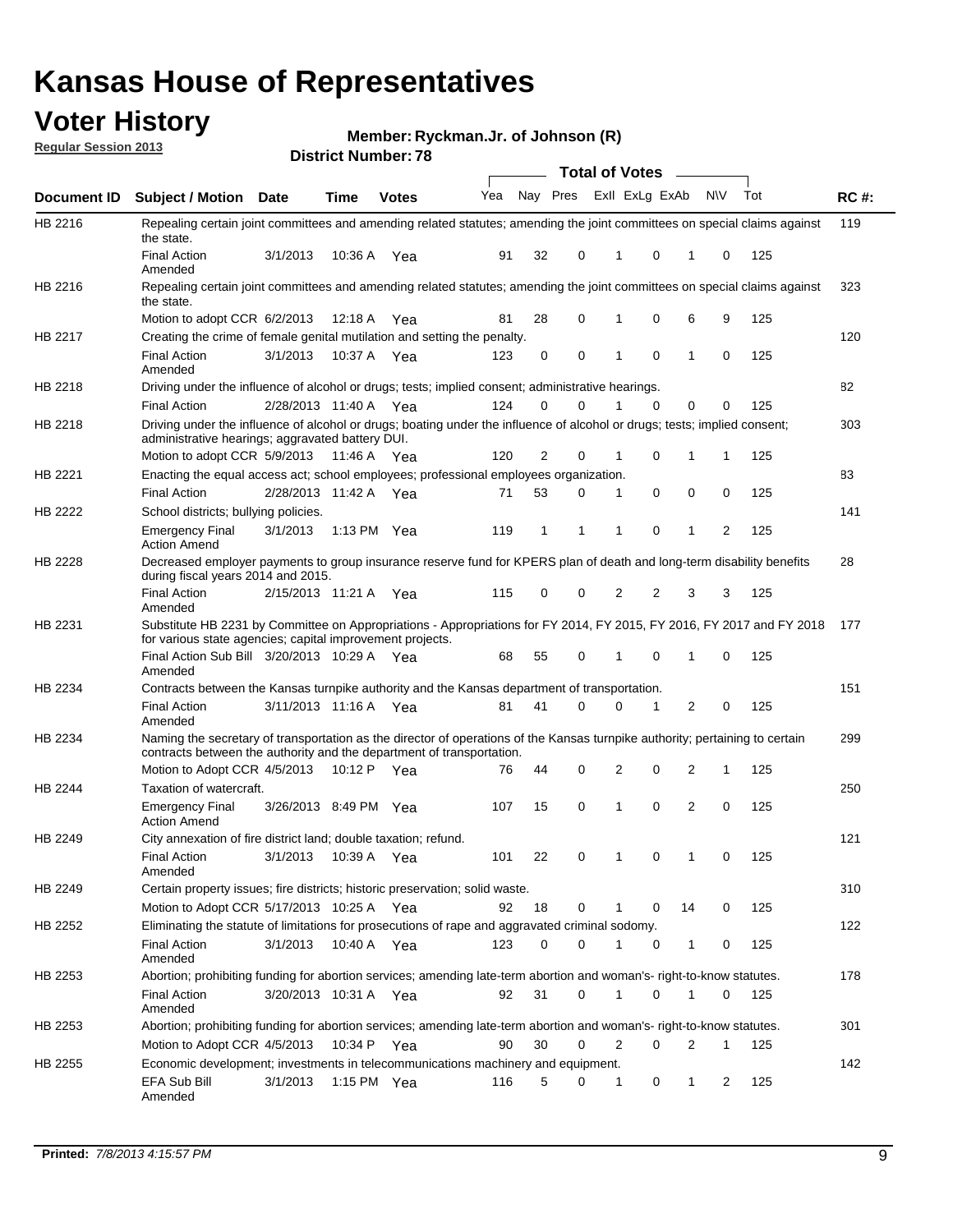## **Voter History**

**Member: Ryckman.Jr. of Johnson (R)** 

**Regular Session 2013**

|                    |                                                                                                                                                                                       |                       |             |              |     |                         |          | <b>Total of Votes</b> |   | $\overline{\phantom{a}}$ |                |     |     |
|--------------------|---------------------------------------------------------------------------------------------------------------------------------------------------------------------------------------|-----------------------|-------------|--------------|-----|-------------------------|----------|-----------------------|---|--------------------------|----------------|-----|-----|
| <b>Document ID</b> | <b>Subject / Motion Date</b>                                                                                                                                                          |                       | <b>Time</b> | <b>Votes</b> | Yea | Nay Pres Exll ExLg ExAb |          |                       |   |                          | <b>NV</b>      | Tot | RC# |
| HB 2259            | Domestic relations; relating to dissolution of marriage;                                                                                                                              |                       |             |              |     |                         |          |                       |   |                          |                |     | 58  |
|                    | <b>Final Action</b>                                                                                                                                                                   | 2/27/2013 12:12 P     |             | Yea          | 123 | 0                       | 0        | 1                     | 0 | 1                        | 0              | 125 |     |
| HB 2261            | Authorizing the expenditure of unencumbered balances held by school district; removing the cap for contingency reserve<br>fund.                                                       |                       |             |              |     |                         |          |                       |   |                          |                |     | 48  |
|                    | <b>Final Action</b><br>Amended                                                                                                                                                        | 2/25/2013 12:13 P     |             | Yea          | 120 | 0                       | 0        | 0                     | 0 | 0                        | 5              | 125 |     |
| HB 2261            | School districts; expenditure of unencumbered bala ces; removing the cap for contingency reserve fund; establishing celebrate 305<br>freedom week; bullying policies. ies.            |                       |             |              |     |                         |          |                       |   |                          |                |     |     |
|                    | Motion to adopt CCR 5/9/2013                                                                                                                                                          |                       | 2:25 PM Yea |              | 119 | 1                       | 0        | 1                     | 0 | 4                        | 0              | 125 |     |
| HB 2262            | Substitute HB 2262 by Committee on Appropriations - Amending the percentage amount that is deposited into the oil and gas 210<br>valuation depletion trust fund from 12.41% to 8.25%. |                       |             |              |     |                         |          |                       |   |                          |                |     |     |
|                    | Final Action Sub Bill 3/26/2013 9:58 AM Yea                                                                                                                                           |                       |             |              | 96  | 23                      | 0        |                       | 0 | 5                        | 0              | 125 |     |
| HB 2267            | Income tax, credits, high performance incentive program; subtraction modifications, certain expenses related to living dinor<br>organ donations.                                      |                       |             |              |     |                         |          |                       |   |                          |                |     | 252 |
|                    | <b>Emergency Final</b><br><b>Action Amend</b>                                                                                                                                         | 3/26/2013 8:52 PM Yea |             |              | 106 | 16                      | 0        | 1                     | 0 | 2                        | 0              | 125 |     |
| HB 2269            | John Bower memorial highway.                                                                                                                                                          |                       |             |              |     |                         |          |                       |   |                          |                |     | 84  |
|                    | <b>Final Action</b><br>Amended                                                                                                                                                        | 2/28/2013 11:44 A     |             | Yea          | 114 | 10                      | 0        | $\mathbf 1$           | 0 | 0                        | 0              | 125 |     |
| HB 2272            | Exempting IRB-purchased property from property taxatin without state ownerhsip requirement.                                                                                           |                       |             |              |     |                         |          |                       |   |                          |                |     | 123 |
|                    | <b>Final Action</b>                                                                                                                                                                   | 3/1/2013              | 10:41 A     | Yea          | 123 | 0                       | 0        | 1                     | 0 | $\mathbf{1}$             | 0              | 125 |     |
| HB 2278            | Creating a penalty enhancement for the theft or burglary of a firearm.                                                                                                                |                       |             |              |     |                         |          |                       |   |                          |                |     | 135 |
|                    | <b>Emergency Final</b><br><b>Action Amend</b>                                                                                                                                         | 3/1/2013              | 1:06 PM Yea |              | 117 | 4                       | 0        | 1                     | 0 | 1                        | $\overline{2}$ | 125 |     |
| HB 2280            | School districts; establishing celebrate freedom week and related curriculum.                                                                                                         |                       |             |              |     |                         |          |                       |   |                          |                |     | 140 |
|                    | <b>Emergency Final</b><br><b>Action Amend</b>                                                                                                                                         | 3/1/2013              | 1:12 PM Yea |              | 95  | 25                      | 1        | 1                     | 0 | 1                        | 2              | 125 |     |
| HB 2294            | Kansas uniform securities act.                                                                                                                                                        |                       |             |              |     |                         |          |                       |   |                          |                |     | 124 |
|                    | <b>Final Action</b>                                                                                                                                                                   | 3/1/2013              | 10:42 A     | Yea          | 123 | 0                       | 0        | 1                     | 0 | 1                        | 0              | 125 |     |
| HB 2296            | Campaign finance; permitted uses of campaign funds.                                                                                                                                   |                       |             |              |     |                         |          |                       |   |                          |                |     | 148 |
|                    | <b>Final Action</b>                                                                                                                                                                   | 3/8/2013              | 11:12 A Yea |              | 120 | 1                       | 0        | 0                     | 1 | 2                        | 1              | 125 |     |
| HB 2298            | Amending the crimes of interference with law enforcement and giving a false alarm.                                                                                                    |                       |             |              |     |                         |          |                       |   |                          |                |     | 136 |
|                    | <b>Emergency Final</b><br>Action                                                                                                                                                      | 3/1/2013              | 1:07 PM Yea |              | 121 | 0                       | 0        | 1                     | 0 | 1                        | 2              | 125 |     |
| HB 2302            | Relating to drug screening, criminal history record check and fingerprinting of certain persons and employees.                                                                        |                       |             |              |     |                         |          |                       |   |                          |                |     | 85  |
|                    | <b>Final Action</b><br>Amended                                                                                                                                                        | 2/28/2013 11:45 A     |             | Yea          | 124 | 0                       | $\Omega$ | 1                     | 0 | 0                        | 0              | 125 |     |
| HB 2303            | Relating to drivier's license fees; driving under the influence equipment fund.                                                                                                       |                       |             |              |     |                         |          |                       |   |                          |                |     | 125 |
|                    | <b>Final Action</b><br>Amended                                                                                                                                                        | 3/1/2013              | 10:44 A     | Yea          | 113 | 10                      | 0        |                       | 0 |                          | 0              | 125 |     |
| HB 2305            | Kansas storage tank act and containment of underground storage tanks.                                                                                                                 |                       |             |              |     |                         |          |                       |   |                          |                |     | 126 |
|                    | <b>Final Action</b>                                                                                                                                                                   | 3/1/2013              | 10:45 A     | Yea          | 123 | 0                       | 0        | 1                     | 0 | 1                        | 0              | 125 |     |
| HB 2305            | Kansas storage tank act and containment of underground storage tanks.                                                                                                                 |                       |             |              |     |                         |          |                       |   |                          |                |     | 197 |
|                    | Motion to Concur                                                                                                                                                                      | 3/22/2013 11:36 A     |             | Yea          | 119 | 0                       | 0        | 2                     | 0 | 3                        | $\mathbf{1}$   | 125 |     |
| HB 2311            | Increasing delinquent registration fees.                                                                                                                                              |                       |             |              |     |                         |          |                       |   |                          |                |     | 127 |
|                    | <b>Final Action</b>                                                                                                                                                                   | 3/1/2013              | 10:50 A     | Nay          | 24  | 99                      | 0        | 1                     | 0 | $\mathbf{1}$             | 0              | 125 |     |
| HB 2312            | Kansas uninsurable health insurance plan; increase in life time limit.                                                                                                                |                       |             |              |     |                         |          |                       |   |                          |                |     | 95  |
|                    | <b>Final Action</b>                                                                                                                                                                   | 3/1/2013              | 9:53 AM Yea |              | 123 | 0                       | 0        | 1                     | 0 | $\mathbf{1}$             | 0              | 125 |     |
| HB 2318            | Authorizing use of motorcycle headlamp modulation systems and side lamps.                                                                                                             |                       |             |              |     |                         |          |                       |   |                          |                |     | 128 |
|                    | <b>Final Action</b><br>Amended                                                                                                                                                        | 3/1/2013              | 10:52 A     | Yea          | 123 | 0                       | 0        | 1                     | 0 | 1                        | 0              | 125 |     |
| HB 2318            | Authorizing use of motorcycle headlamp modulation systems and side lamps.                                                                                                             |                       |             |              |     |                         |          |                       |   |                          |                |     | 201 |
|                    | Motion to Concur                                                                                                                                                                      | 3/25/2013 9:44 AM Yea |             |              | 121 | 0                       | 0        | 2                     | 0 | 2                        | 0              | 125 |     |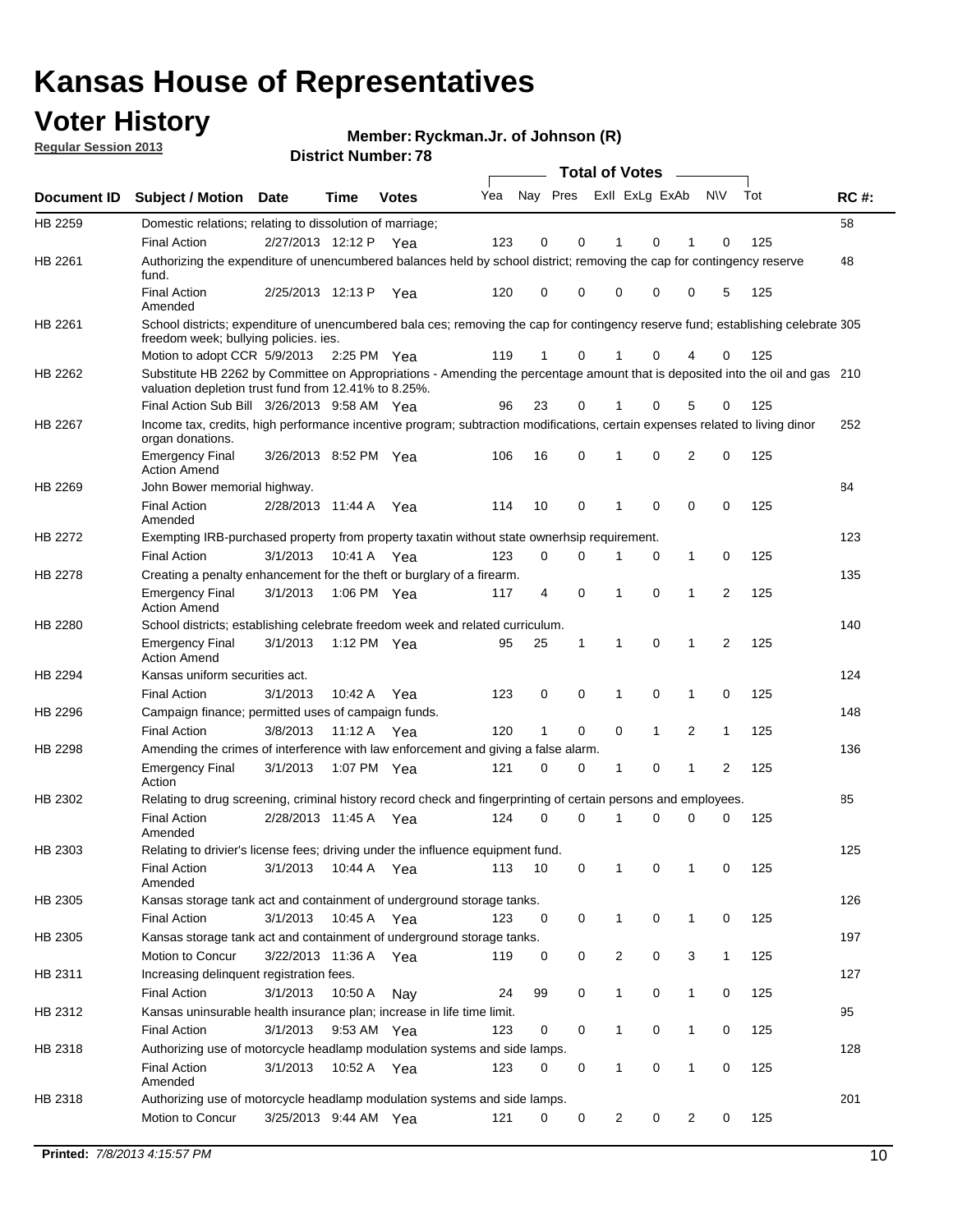## **Voter History**

**Regular Session 2013**

#### **Ryckman.Jr. of Johnson (R)**

|             |                                                                                                                                                                                             |                       |             |              |     |             |             | <b>Total of Votes</b> |   |                |           |     |             |
|-------------|---------------------------------------------------------------------------------------------------------------------------------------------------------------------------------------------|-----------------------|-------------|--------------|-----|-------------|-------------|-----------------------|---|----------------|-----------|-----|-------------|
| Document ID | <b>Subject / Motion</b>                                                                                                                                                                     | Date                  | Time        | <b>Votes</b> | Yea | Nay Pres    |             | Exll ExLg ExAb        |   |                | <b>NV</b> | Tot | <b>RC#:</b> |
| HB 2319     | Creating the coalition of innovative districts act.                                                                                                                                         |                       |             |              |     |             |             |                       |   |                |           |     | 149         |
|             | <b>Final Action</b><br>Amended                                                                                                                                                              | 3/8/2013              | 11:17 A     | Yea          | 74  | 47          | 0           | 0                     | 1 | 3              | 0         | 125 |             |
| HB 2319     | Creating the coalition of innovative districts act.                                                                                                                                         |                       |             |              |     |             |             |                       |   |                |           |     | 279         |
|             | Motion to Adopt CCR 4/5/2013                                                                                                                                                                |                       | 1:03 PM Yea |              | 71  | 47          | 0           | 2                     | 0 | 3              | 2         | 125 |             |
| HB 2322     | Relating to the division of health of the department of health and environment.                                                                                                             |                       |             |              |     |             |             |                       |   |                |           |     | 86          |
|             | <b>Final Action</b><br>Amended                                                                                                                                                              | 2/28/2013 11:46 A Yea |             |              | 118 | 6           | 0           | 1                     | 0 | 0              | 0         | 125 |             |
| HB 2326     | VoIP and IP enabled services.                                                                                                                                                               |                       |             |              |     |             |             |                       |   |                |           |     | 129         |
|             | <b>Final Action</b><br>Amended                                                                                                                                                              | 3/1/2013              | 10:53 A     | Yea          | 123 | 0           | 0           | $\mathbf{1}$          | 0 | 1              | 0         | 125 |             |
| HB 2338     | Courts; docket fees.                                                                                                                                                                        |                       |             |              |     |             |             |                       |   |                |           |     | 211         |
|             | <b>Final Action</b><br>Amended                                                                                                                                                              | 3/26/2013 10:00 A     |             | Yea          | 67  | 52          | 0           | 1                     | 0 | 5              | 0         | 125 |             |
| HB 2339     | Allowing insurers to return premiums to a policyholder separate from the notice of an adverse underwriting decision.                                                                        |                       |             |              |     |             |             |                       |   |                |           |     | 67          |
|             | <b>Final Action</b>                                                                                                                                                                         | 2/28/2013 11:16 A Yea |             |              | 124 | 0           | 0           |                       | 0 | 0              | 0         | 125 |             |
| HB 2339     | Combining life insurance with certain additional health related riders, insurance agents-lines of insurance, health insurance for 287<br>certain firefighters and law enforcement officers. |                       |             |              |     |             |             |                       |   |                |           |     |             |
|             | Motion to Adopt CCR 4/5/2013 7:15 PM Yea                                                                                                                                                    |                       |             |              | 116 | 4           | 0           | 2                     | 0 | 2              | -1        | 125 |             |
| HB 2343     | Relating to the secretary of health and environment; office of laboratory services.                                                                                                         |                       |             |              |     |             |             |                       |   |                |           |     | 130         |
|             | <b>Final Action</b>                                                                                                                                                                         | 3/1/2013              | 10:54 A Yea |              | 89  | 34          | 0           | 1                     | 0 | 1              | 0         | 125 |             |
| HB 2349     | School districts; audit by legislative post audit committee.                                                                                                                                |                       |             |              |     |             |             |                       |   |                |           |     | 87          |
|             | <b>Final Action</b><br>Amended                                                                                                                                                              | 2/28/2013 11:48 A Yea |             |              | 120 | 4           | $\mathbf 0$ | 1                     | 0 | 0              | 0         | 125 |             |
| HB 2349     | School districts; audit by legislative post audit committee.                                                                                                                                |                       |             |              |     |             |             |                       |   |                |           |     | 291         |
|             | Motion to Concur                                                                                                                                                                            | 4/5/2013              | 7:55 PM Yea |              | 118 | 2           | $\mathbf 0$ | 2                     | 0 | 2              | 1         | 125 |             |
| HB 2352     | Maximum benefits increased for certain members of the Kansas police and firemen's retirement system.                                                                                        |                       |             |              |     |             |             |                       |   |                |           |     | 88          |
|             | <b>Final Action</b>                                                                                                                                                                         | 2/28/2013 11:49 A     |             | Yea          | 124 | 0           | 0           | 1                     | 0 | 0              | 0         | 125 |             |
| HB 2353     | Adding certain controlled substances as schedule I drugs.                                                                                                                                   |                       |             |              |     |             |             |                       |   |                |           |     | 138         |
|             | <b>Emergency Final</b><br>Action                                                                                                                                                            | 3/1/2013              |             | 1:09 PM Yea  | 121 | 0           | 0           | 1                     | 0 | 1              | 2         | 125 |             |
| HB 2357     | 242nd engineer company ae" KS army national guard ae" membrial highway.                                                                                                                     |                       |             |              |     |             |             |                       |   |                |           |     | 96          |
|             | <b>Final Action</b>                                                                                                                                                                         | 3/1/2013              | 9:54 AM Yea |              | 123 | 0           | 0           | 1                     | 0 | 1              | 0         | 125 |             |
| HB 2357     | 242nd engineer company-KS army national guard- highway.                                                                                                                                     |                       |             |              |     |             |             |                       |   |                |           |     | 202         |
|             | Motion to Concur                                                                                                                                                                            | 3/25/2013 9:47 AM Yea |             |              | 121 | $\mathbf 0$ | $\mathbf 0$ | $\overline{2}$        | 0 | $\overline{2}$ | 0         | 125 |             |
| HB 2363     | Exempting certain aggregate mining operations from department of health and environment regulations.                                                                                        |                       |             |              |     |             |             |                       |   |                |           |     | 131         |
|             | <b>Final Action</b><br>Amended                                                                                                                                                              | 3/1/2013              | 10:56 A     | Yea          | 123 | 0           | 0           | 1                     | 0 | 1              | 0         | 125 |             |
| HB 2363     | Water; wastewater regulations for sand and gravel; streams, dams and water obstructions.                                                                                                    |                       |             |              |     |             |             |                       |   |                |           |     | 280         |
|             | Motion to Adopt CCR 4/5/2013                                                                                                                                                                |                       |             | 1:10 PM Yea  | 119 | 0           | 0           | 2                     | 0 | 3              |           | 125 |             |
| HB 2368     | Relating to the governor's mental health services planning council.                                                                                                                         |                       |             |              |     |             |             |                       |   |                |           |     | 137         |
|             | Emergency Final<br><b>Action Amend</b>                                                                                                                                                      | 3/1/2013              | 1:08 PM Yea |              | 121 | 0           | 0           | $\mathbf{1}$          | 0 | 1              | 2         | 125 |             |
| HB 2377     | Relating to court fees and costs; judicial branch surcharge fund.                                                                                                                           |                       |             |              |     |             |             |                       |   |                |           |     | 212         |
|             | <b>Final Action</b>                                                                                                                                                                         | 3/26/2013 10:01 A Yea |             |              | 118 | 1           | 0           |                       | 0 | 5              | 0         | 125 |             |
| HB 2378     | Sales tax exemption for sales of certain machinery and equipment used for surface mining activities.                                                                                        |                       |             |              |     |             |             |                       |   |                |           |     | 251         |
|             | <b>Emergency Final</b><br><b>Action Amend</b>                                                                                                                                               | 3/26/2013 8:51 PM Nay |             |              | 104 | 18          | 0           | 1                     | 0 | 2              | 0         | 125 |             |
| HB 2381     | Election campaign finance; removing certain limitations to contributions made during legislative sessions.                                                                                  |                       |             |              |     |             |             |                       |   |                |           |     | 198         |
|             | Final Action<br>Amended                                                                                                                                                                     | 3/25/2013 9:30 AM Yea |             |              | 100 | 21          | 0           | 2                     | 0 | 2              | 0         | 125 |             |
| HB 2387     | Clarifying that felony murder is not a lesser included offense of capital murder.                                                                                                           |                       |             |              |     |             |             |                       |   |                |           |     | 213         |
|             | <b>Final Action</b>                                                                                                                                                                         | 3/26/2013 10:02 A     |             | Yea          | 117 | 2           | 0           | $\mathbf{1}$          | 0 | 5              | 0         | 125 |             |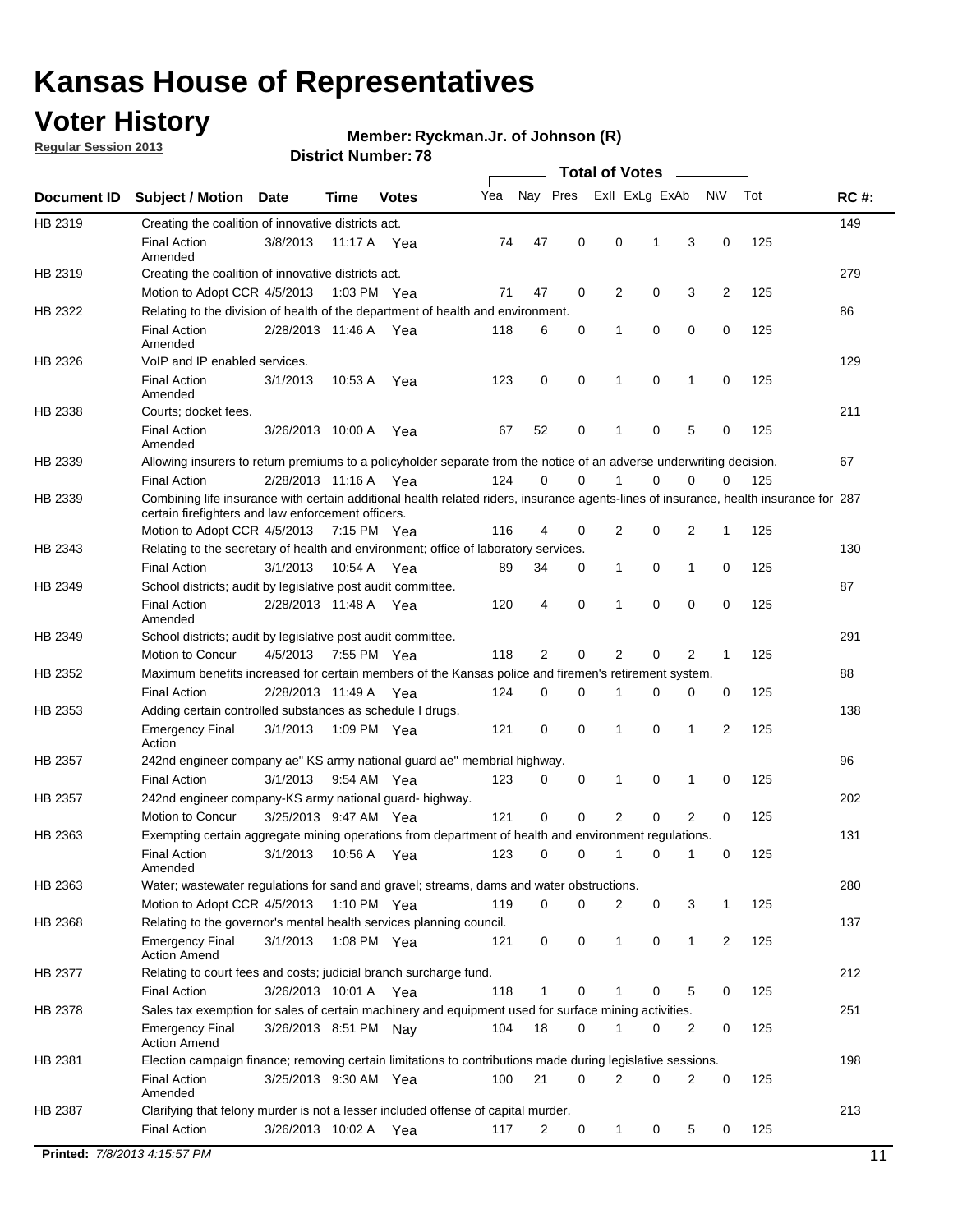## **Voter History**

**Ryckman.Jr. of Johnson (R)**

**Regular Session 2013**

|                 |                                                                                                                                                                                                                                                  |                       |         |              |     |              |          | <b>Total of Votes</b> |   |   |           |     |             |
|-----------------|--------------------------------------------------------------------------------------------------------------------------------------------------------------------------------------------------------------------------------------------------|-----------------------|---------|--------------|-----|--------------|----------|-----------------------|---|---|-----------|-----|-------------|
| Document ID     | <b>Subject / Motion Date</b>                                                                                                                                                                                                                     |                       | Time    | <b>Votes</b> | Yea | Nay Pres     |          | Exll ExLg ExAb        |   |   | <b>NV</b> | Tot | <b>RC#:</b> |
| HB 2389         | Capital murder; notice of intent to seek the death penalty.                                                                                                                                                                                      |                       |         |              |     |              |          |                       |   |   |           |     | 214         |
|                 | <b>Final Action</b>                                                                                                                                                                                                                              | 3/26/2013 10:03 A     |         | Yea          | 118 | 1            | 0        | 1                     | 0 | 5 | 0         | 125 |             |
| HB 2391         | School finance; amount of tax levy authorized to finance ancillary school facilities.                                                                                                                                                            |                       |         |              |     |              |          |                       |   |   |           |     | 237         |
|                 | <b>Emergency Final</b><br><b>Action Amend</b>                                                                                                                                                                                                    | 3/26/2013 8:30 PM Yea |         |              | 64  | 57           | 0        | 1                     | 0 | 2 | 1         | 125 |             |
| HB 2391         | Senate Substitute for HB 2391 by Committee on Ways and Means - Creating the joint committee on uniform educational<br>standards oversight.                                                                                                       |                       |         |              |     |              |          |                       |   |   |           |     | 321         |
|                 | Sub Motion to Concur 6/1/2013                                                                                                                                                                                                                    |                       | 10:06 P | Yea          | 55  | 58           | 0        | 0                     | 0 | 6 | 6         | 125 |             |
| HB 2396         | Allowing the secretary of administration to identify state owned real property as surplus property and establishing an appeals 253<br>process of such identification; also amending procedures for the disposition of state surplus real estate. |                       |         |              |     |              |          |                       |   |   |           |     |             |
|                 | <b>Emergency Final</b><br><b>Action Amend</b>                                                                                                                                                                                                    | 3/26/2013 8:53 PM Yea |         |              | 122 | 0            | 0        | 1                     | 0 | 2 | 0         | 125 |             |
| HB 2403         | Issuing \$1,500,000,000 of pension obligation bonds to finance a portion of the unfunded actuarial liability of KPERS.                                                                                                                           |                       |         |              |     |              |          |                       |   |   |           |     | 236         |
|                 | <b>Final Action</b><br>Amended                                                                                                                                                                                                                   | 3/26/2013 8:29 PM Yea |         |              | 73  | 49           | 0        | 1                     | 0 | 2 | 0         | 125 |             |
| <b>HCR 5014</b> | Urging approval of the Presidential Permit application allowing the construction and operation of the TransCanada Keystone<br>XL Pipeline.                                                                                                       |                       |         |              |     |              |          |                       |   |   |           |     | 215         |
|                 | <b>Final Action</b>                                                                                                                                                                                                                              | 3/26/2013 10:05 A     |         | Yea          | 108 | 11           | 0        | 1                     | 0 | 5 | 0         | 125 |             |
| HR 6004         | Rules of House of Representatives, permanent rules of the 2013-2014 biennium.                                                                                                                                                                    |                       |         |              |     |              |          |                       |   |   |           |     | 4           |
|                 | <b>Final Action</b><br>Amended                                                                                                                                                                                                                   | 1/28/2013 11:09 A     |         | Yea          | 82  | 40           | 0        | 0                     | 0 | 3 | 0         | 125 |             |
| SB <sub>1</sub> | Legislative Post Audit; periodic audits of the State treasurer and the pooled money investment board.                                                                                                                                            |                       |         |              |     |              |          |                       |   |   |           |     | 216         |
|                 | <b>Final Action</b><br>Amended                                                                                                                                                                                                                   | 3/26/2013 10:06 A Yea |         |              | 118 | $\mathbf 1$  | 0        | 1                     | 0 | 5 | 0         | 125 |             |
| SB 16           | Kansas racketeer influenced and corrupt organization act, criminal street gangs.                                                                                                                                                                 |                       |         |              |     |              |          |                       |   |   |           |     | 217         |
|                 | <b>Final Action</b><br>Amended                                                                                                                                                                                                                   | 3/26/2013 10:12 A Yea |         |              | 74  | 45           | 0        | 1                     | 0 | 5 | 0         | 125 |             |
| SB 20           | Civil procedure; temporary restraining orders and poverty affidavits.                                                                                                                                                                            |                       |         |              |     |              |          |                       |   |   |           |     | 190         |
|                 | <b>Final Action</b><br>Amended                                                                                                                                                                                                                   | 3/22/2013 11:15 A     |         | Yea          | 119 | 0            | 0        | 2                     | 0 | 3 | 1         | 125 |             |
| SB 20           | Civil procedure; temporary restraining orders and poverty affidavits.                                                                                                                                                                            |                       |         |              |     |              |          |                       |   |   |           |     | 304         |
|                 | Motion to adopt CCR 5/9/2013 2:21 PM Yea                                                                                                                                                                                                         |                       |         |              | 119 | $\mathbf{1}$ | 0        | 1                     | 0 | 4 | 0         | 125 |             |
| SB 21           | Firearms; criminal possession of a firearm; expungement; personal and family protection act.                                                                                                                                                     |                       |         |              |     |              |          |                       |   |   |           |     | 255         |
|                 | <b>Emergency Final</b><br>Action                                                                                                                                                                                                                 | 3/26/2013 8:56 PM Yea |         |              | 119 | 3            | 0        | 1                     | 0 | 2 | 0         | 125 |             |
| SB 23           | Continuation of statewide tax levy for public schools.                                                                                                                                                                                           |                       |         |              |     |              |          |                       |   |   |           |     | 243         |
|                 | <b>Emergency Final</b><br><b>Action Amend</b>                                                                                                                                                                                                    | 3/26/2013 8:38 PM Yea |         |              | 122 | 0            | 0        | 1                     | 0 | 2 | 0         | 125 |             |
| SB 23           | School districts; sttewide tax levy for public schools; school finance amendments.                                                                                                                                                               |                       |         |              |     |              |          |                       |   |   |           |     | 296         |
|                 | Motion to Adopt CCR 4/5/2013 9:32 PM Yea                                                                                                                                                                                                         |                       |         |              | 119 | $\mathbf 1$  | 0        | 2                     | 0 | 2 | 1         | 125 |             |
| SB 24           | Insurance - Risk-based capital requirements for property, casualty and life insurance companies.                                                                                                                                                 |                       |         |              |     |              |          |                       |   |   |           |     | 204         |
|                 | <b>Final Action</b>                                                                                                                                                                                                                              | 3/26/2013 9:50 AM Yea |         |              | 119 | 0            | 0        | 1                     | 0 | 5 | 0         | 125 |             |
| SB 25           | Insurance-Risk-based capital requirements for health organizations.                                                                                                                                                                              |                       |         |              |     |              |          |                       |   |   |           |     | 205         |
|                 | <b>Final Action</b>                                                                                                                                                                                                                              | 3/26/2013 9:51 AM Yea |         |              | 119 | 0            | 0        | 1                     | 0 | 5 | 0         | 125 |             |
| SB 27           | Eligibility of students under the military service scholarship program act.                                                                                                                                                                      |                       |         |              |     |              |          |                       |   |   |           |     | 166         |
|                 | <b>Final Action</b><br>Amended                                                                                                                                                                                                                   | 3/19/2013 10:35 A Yea |         |              | 123 | 0            | 0        | 1                     | 0 | 1 | 0         | 125 |             |
| SB 28           | Authorizing the division of emergency management within the adjutant general's department to accept certain real property.                                                                                                                       |                       |         |              |     |              |          |                       |   |   |           |     | 184         |
|                 | Final Action                                                                                                                                                                                                                                     | 3/21/2013 11:22 A Yea |         |              | 121 | 0            | $\Omega$ | 1                     | 0 | 3 | 0         | 125 |             |
| SB 37           | Kansas home inspectors professional competence and financial responsibility act.                                                                                                                                                                 |                       |         |              |     |              |          |                       |   |   |           |     | 218         |
|                 | <b>Final Action</b>                                                                                                                                                                                                                              | 3/26/2013 10:14 A Yea |         |              | 102 | 17           | 0        | 1                     | 0 | 5 | 0         | 125 |             |
| SB 51           | Health insurance coverage for bankers association.                                                                                                                                                                                               |                       |         |              |     |              |          |                       |   |   |           |     | 189         |
|                 | <b>Final Action</b>                                                                                                                                                                                                                              | 3/22/2013 11:14 A Yea |         |              | 119 | 0            | 0        | 2                     | 0 | 3 | 1         | 125 |             |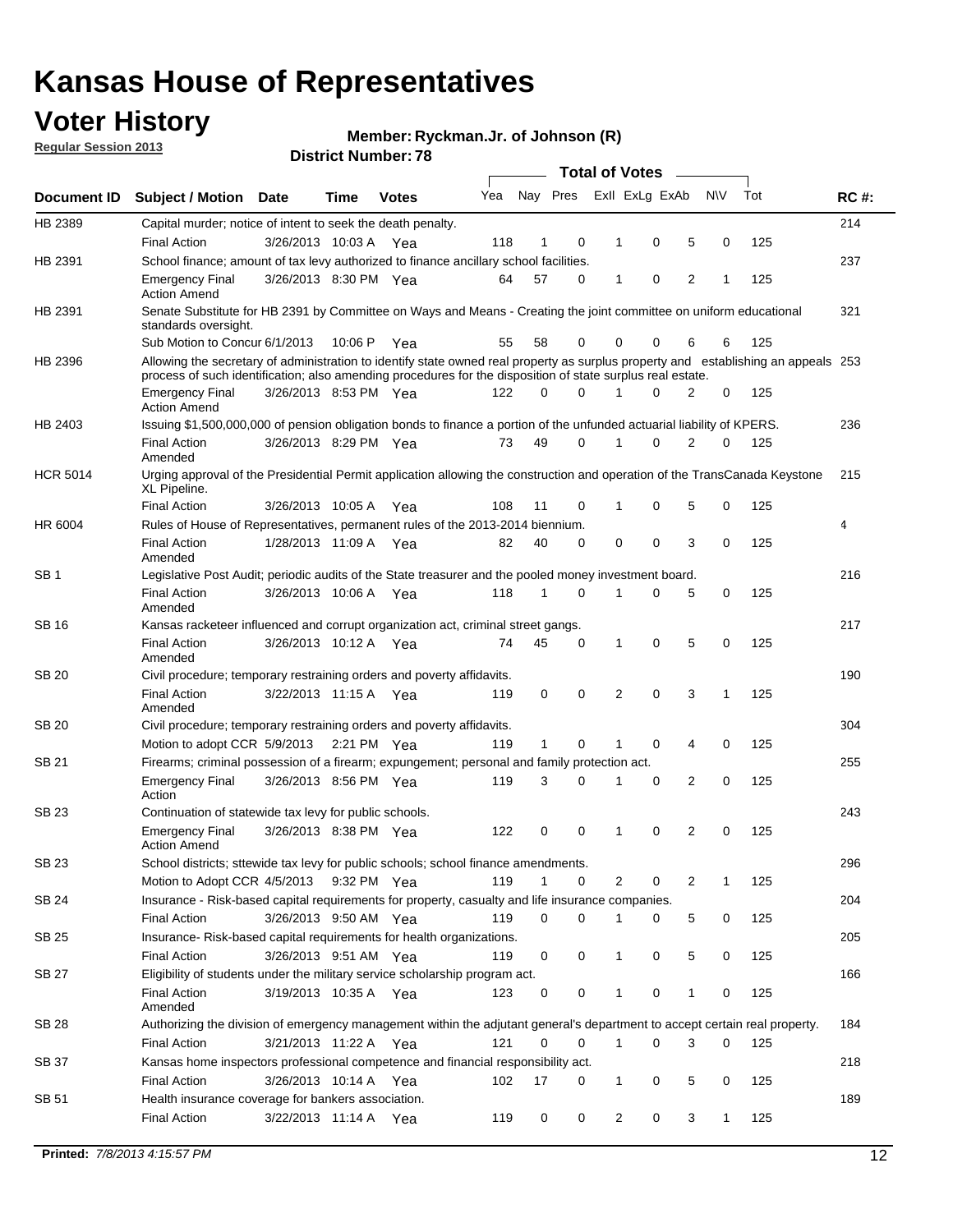## **Voter History**

**Ryckman.Jr. of Johnson (R)**

**Regular Session 2013**

|              |                                                                                                                                                                                                                                                                                           |                       |             |              |     | <b>Total of Votes</b> |             |                |   |                |              |     |             |  |
|--------------|-------------------------------------------------------------------------------------------------------------------------------------------------------------------------------------------------------------------------------------------------------------------------------------------|-----------------------|-------------|--------------|-----|-----------------------|-------------|----------------|---|----------------|--------------|-----|-------------|--|
| Document ID  | <b>Subject / Motion Date</b>                                                                                                                                                                                                                                                              |                       | Time        | <b>Votes</b> | Yea | Nay Pres              |             | Exll ExLg ExAb |   |                | <b>NV</b>    | Tot | <b>RC#:</b> |  |
| SB 52        | Mortgage interest rate cap increase.                                                                                                                                                                                                                                                      |                       |             |              |     |                       |             |                |   |                |              |     | 238         |  |
|              | <b>Emergency Final</b><br>Action                                                                                                                                                                                                                                                          | 3/26/2013 8:32 PM Yea |             |              | 120 | 2                     | 0           | 1              | 0 | 2              | 0            | 125 |             |  |
| SB 56        | Transferring the recognition of county fair associations from the secretary of agriculture to the board of county<br>commissioners.                                                                                                                                                       |                       |             |              |     |                       |             |                |   |                |              |     | 191         |  |
|              | <b>Final Action</b><br>Amended                                                                                                                                                                                                                                                            | 3/22/2013 11:21 A     |             | Yea          | 119 | 0                     | 0           | 2              | 0 | 3              |              | 125 |             |  |
| <b>SB 57</b> | Substitute for SB 57 by Committee on Agriculture - Agriculture; powers and duties of the department of agriculture relating to<br>poultry improvement plan and domesticated deer.                                                                                                         |                       |             |              |     |                       |             |                |   |                |              |     | 192         |  |
|              | Final Action Sub Bill 3/22/2013 11:24 A Yea<br>Amended                                                                                                                                                                                                                                    |                       |             |              | 79  | 40                    | 0           | 2              | 0 | 3              | -1           | 125 |             |  |
| <b>SB 57</b> | Substitute for SB 57 by Committee on Agriculture - Agriculture; powers and duties of the department of agriculture relating to<br>poultry improvement plan, stockyards and domesticated deer.                                                                                             |                       |             |              |     |                       |             |                |   |                |              |     | 262         |  |
|              | Motion to adopt CCR 4/4/2013                                                                                                                                                                                                                                                              |                       | 2:18 PM Nay |              | 80  | 42                    | 0           | 1              | 0 | 2              | 0            | 125 |             |  |
| SB 58        | Sentencing for unlawful manufacturing of controlled substances.                                                                                                                                                                                                                           |                       |             |              |     |                       |             |                |   |                |              |     | 219         |  |
|              | <b>Final Action</b>                                                                                                                                                                                                                                                                       | 3/26/2013 10:15 A     |             | Yea          | 119 | 0                     | $\mathbf 0$ | 1              | 0 | 5              | 0            | 125 |             |  |
| SB 59        | Attorney general; reward for information.                                                                                                                                                                                                                                                 |                       |             |              |     |                       |             |                |   |                |              |     | 193         |  |
|              | <b>Final Action</b>                                                                                                                                                                                                                                                                       | 3/22/2013 11:25 A     |             | Yea          | 119 | 0                     | $\mathbf 0$ | $\overline{2}$ | 0 | 3              | $\mathbf{1}$ | 125 |             |  |
| SB 62        | Making gas pipeline safety terminology consistent with federal regulations.                                                                                                                                                                                                               |                       |             |              |     |                       |             |                |   |                |              |     | 163         |  |
|              | <b>Final Action</b>                                                                                                                                                                                                                                                                       | 3/19/2013 10:32 A     |             | Yea          | 123 | 0                     | 0           | 1              | 0 | 1              | 0            | 125 |             |  |
| SB 63        | Elections; voting crimes, penalties and prosecution.                                                                                                                                                                                                                                      |                       |             |              |     |                       |             |                |   |                |              |     | 246         |  |
|              | <b>Emergency Final</b><br><b>Action Amend</b>                                                                                                                                                                                                                                             | 3/26/2013 8:42 PM Yea |             |              | 69  | 53                    | $\mathbf 0$ | 1              | 0 | $\overline{2}$ | 0            | 125 |             |  |
| SB 68        | Driver's license examinations; locations.                                                                                                                                                                                                                                                 |                       |             |              |     |                       |             |                |   |                |              |     | 220         |  |
|              | <b>Final Action</b>                                                                                                                                                                                                                                                                       | 3/26/2013 10:16 A     |             | Yea          | 116 | 3                     | 0           | 1              | 0 | 5              | 0            | 125 |             |  |
| SB 69        | Motor vehicles; vehicle registration and license plates.                                                                                                                                                                                                                                  |                       |             |              |     |                       |             |                |   |                |              |     | 167         |  |
|              | <b>Final Action</b>                                                                                                                                                                                                                                                                       | 3/19/2013 10:37 A     |             | Yea          | 117 | 6                     | 0           | 1              | 0 | 1              | 0            | 125 |             |  |
| SB 74        | Prison-made goods act; prohibiting prisoner production of manufactured or modular homes.                                                                                                                                                                                                  |                       |             |              |     |                       |             |                |   |                |              |     | 221         |  |
|              | <b>Final Action</b>                                                                                                                                                                                                                                                                       | 3/26/2013 10:19 A     |             | Yea          | 87  | 32                    | 0           | 1              | 0 | 5              | 0            | 125 |             |  |
| SB 75        | Record requirements and civil penalties relating to sales of plastic bulk merchandise containers.                                                                                                                                                                                         |                       |             |              |     |                       |             |                |   |                |              |     | 222         |  |
|              | <b>Final Action</b>                                                                                                                                                                                                                                                                       | 3/26/2013 10:21 A     |             | Yea          | 101 | 18                    | 0           | 1              | 0 | 5              | 0            | 125 |             |  |
| SB 81        | Open records; requests for criminal justice information; restriction of certain officials' information from publicly accessible<br>records.                                                                                                                                               |                       |             |              |     |                       |             |                |   |                |              |     | 194         |  |
|              | <b>Final Action</b><br>Amended                                                                                                                                                                                                                                                            | 3/22/2013 11:27 A     |             | Yea          | 119 | 0                     | 0           | 2              | 0 | 3              | 1            | 125 |             |  |
| SB 83        | House Substitute for SB 83 by Committee on Taxation - Income tax deductions and modifications; severance tax; sales tax;<br>delinquent tax liabilities.<br>Final Action Sub Bill 3/21/2013 11:30 A Yea                                                                                    |                       |             |              | 96  | 25                    | 0           | 1              | 0 | 3              | 0            | 125 | 187         |  |
| SB 83        | House Substitute for SB 83 by Committee on Taxation--Income tax deductions and modifications; severance tax; sales tax and 260                                                                                                                                                            |                       |             |              |     |                       |             |                |   |                |              |     |             |  |
|              | compensating use tax, preseumptions relating to nexus; property tax, exemptions, new automobile manufacturinge property;<br>taxation of watercraft; leased commercial and industrial property appeals; correction of clerical errors.                                                     |                       |             |              |     |                       |             |                |   |                |              |     |             |  |
|              | Motion to adopt CCR 4/3/2013                                                                                                                                                                                                                                                              |                       | 10:35 A Yea |              | 104 | 15                    | $\Omega$    | $\mathbf{1}$   | 0 | 3              | 2            | 125 |             |  |
| SB 84        | House Substitute for SB 84 by Committee on Taxation - Reduction to state income tax rates based on selected actual state<br>general fund receipts computations; distribution of revenues from sales and compensating use tax; reduction of<br>Final Action Sub Bill 3/21/2013 11:34 A Yea |                       |             |              | 82  | 39                    | $\Omega$    |                | 0 | 3              | $\Omega$     | 125 | 188         |  |
| SB 84        | Amended<br>House Substitute for SB 84 -- Reduction to state income tax rates based on selected actual state general fund receipts                                                                                                                                                         |                       |             |              |     |                       |             |                |   |                |              |     | 317         |  |
|              | computations; reduction of itemized deductions.<br>Motion to adopt CCR 5/28/2013 2:32 PM Yea                                                                                                                                                                                              |                       |             |              | 42  | 71                    | 0           |                | 0 | 9              | 2            | 125 |             |  |
| SB 84        | House Substitute for SB 84 -- Reduction to state income tax rates based on selected actual state general fund receipts                                                                                                                                                                    |                       |             |              |     |                       |             |                |   |                |              |     | 319         |  |
|              | computations; reduction of itemized deductions.<br>Motion to adopt CCR 5/30/2013 9:14 PM Nay                                                                                                                                                                                              |                       |             |              | 18  | 94                    | 0           | 1              | 0 | 9              | 3            | 125 |             |  |
| SB 85        | Motor vehicle insurance; providing proof of insurance by cellular phone or portable electronic device.                                                                                                                                                                                    |                       |             |              |     |                       |             |                |   |                |              |     | 175         |  |
|              | <b>Final Action</b>                                                                                                                                                                                                                                                                       | 3/20/2013 10:25 A Yea |             |              | 123 | 0                     | 0           |                | 0 | 1              | 0            | 125 |             |  |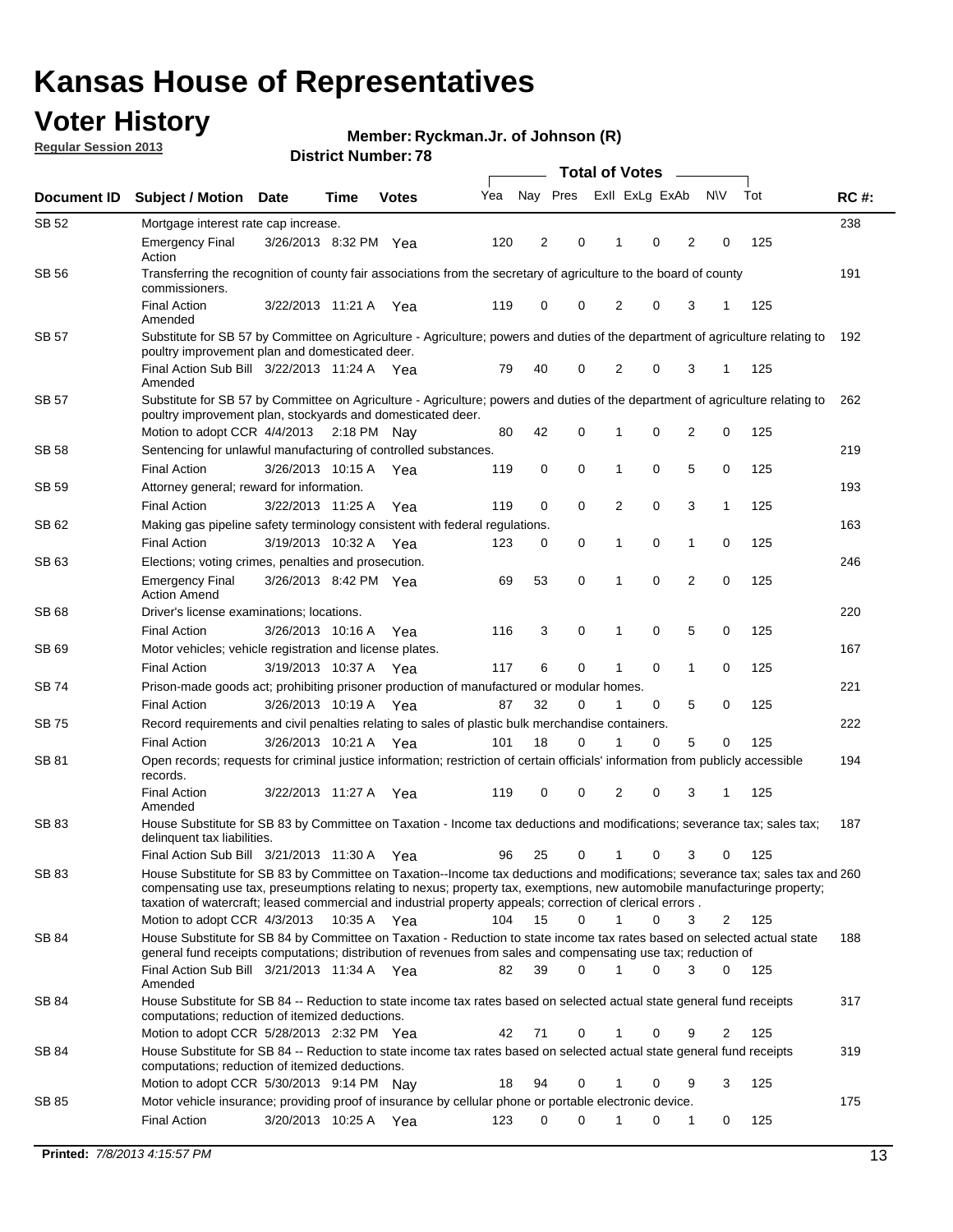## **Voter History**

**Regular Session 2013**

**Member: Ryckman.Jr. of Johnson (R)** 

| Document ID   | <b>Subject / Motion Date</b>                                                                          |                                                    | Time    | <b>Votes</b> | Yea | Nay Pres       |              |   | Exll ExLg ExAb |                | <b>NV</b>    | Tot | <b>RC#:</b> |  |  |  |  |  |  |  |  |
|---------------|-------------------------------------------------------------------------------------------------------|----------------------------------------------------|---------|--------------|-----|----------------|--------------|---|----------------|----------------|--------------|-----|-------------|--|--|--|--|--|--|--|--|
| <b>SB 88</b>  | Increasing the children's advocacy center assessment fee.                                             |                                                    |         |              |     |                |              |   |                |                |              |     | 223         |  |  |  |  |  |  |  |  |
|               | <b>Final Action</b><br>Amended                                                                        | 3/26/2013 10:22 A Yea                              |         |              | 118 | $\mathbf{1}$   | 0            | 1 | 0              | 5              | 0            | 125 |             |  |  |  |  |  |  |  |  |
| SB 96         | Motor vehicles; counties with multiple registration facilities; additional registration fee.          |                                                    |         |              |     |                |              |   |                |                |              |     | 224         |  |  |  |  |  |  |  |  |
|               | <b>Final Action</b><br>Amended                                                                        | 3/26/2013 10:24 A Yea                              |         |              | 106 | 12             | 0            | 1 | 0              | 5              | 1            | 125 |             |  |  |  |  |  |  |  |  |
| SB 96         | Additional motor vehicle registration fees.                                                           |                                                    |         |              |     |                |              |   |                |                |              |     | 263         |  |  |  |  |  |  |  |  |
|               | Motion to adopt CCR 4/4/2013 2:21 PM Yea                                                              |                                                    |         |              | 114 | 8              | 0            | 1 | 0              | 2              | 0            | 125 |             |  |  |  |  |  |  |  |  |
| SB 102        | Requiring the state treasurer to provide a list of daily deposits to the secretary of administration. |                                                    |         |              |     |                |              |   |                |                |              |     | 195         |  |  |  |  |  |  |  |  |
|               | <b>Final Action</b><br>Amended                                                                        | 3/22/2013 11:28 A Yea                              |         |              | 119 | 0              | 0            | 2 | 0              | 3              | 1            | 125 |             |  |  |  |  |  |  |  |  |
| SB 102        | Enacting the second amendment protection act.                                                         |                                                    |         |              |     |                |              |   |                |                |              |     |             |  |  |  |  |  |  |  |  |
|               | Motion to Adopt CCR 4/5/2013                                                                          |                                                    |         | 9:20 PM Yea  | 96  | 24             | 0            | 2 | 0              | $\overline{2}$ | 1            | 125 |             |  |  |  |  |  |  |  |  |
| SB 111        | Establishing Native American legislative day at the capitol; awarding of high school diplomas.        |                                                    |         |              |     |                |              |   |                |                |              |     |             |  |  |  |  |  |  |  |  |
|               | <b>Emergency Final</b><br><b>Action Amend</b>                                                         | 3/26/2013 8:41 PM Yea                              |         |              | 122 | 0              | 0            | 1 | 0              | 2              | 0            | 125 |             |  |  |  |  |  |  |  |  |
| SB 113        | Credit unions; changes in certain loan limitations.                                                   |                                                    |         |              |     |                |              |   |                |                |              |     | 234         |  |  |  |  |  |  |  |  |
|               | <b>Emergency Final</b><br>Action                                                                      | 3/26/2013 8:25 PM Yea                              |         |              | 122 | 0              | 0            | 1 | 0              | 2              | 0            | 125 |             |  |  |  |  |  |  |  |  |
| SB 118        | Relating to law enforcement reporting and investigation of missing persons.                           |                                                    |         |              |     |                |              |   |                |                |              |     | 225         |  |  |  |  |  |  |  |  |
|               | <b>Final Action</b>                                                                                   | 3/26/2013 10:25 A Yea                              |         |              | 119 | 0              | 0            | 1 | 0              | 5              | 0            | 125 |             |  |  |  |  |  |  |  |  |
| SB 120        | Enacting the Kansas farmers' market promotion act.                                                    |                                                    |         |              |     |                |              |   |                |                |              |     | 196         |  |  |  |  |  |  |  |  |
|               | <b>Final Action</b><br>Amended                                                                        | 3/22/2013 11:31 A Nav                              |         |              | 68  | 51             | 0            | 2 | $\mathbf 0$    | 3              | $\mathbf{1}$ | 125 |             |  |  |  |  |  |  |  |  |
| SB 122        | Kansas administrative procedure act; service of order or notice.                                      |                                                    |         |              |     |                |              |   |                |                |              |     | 226         |  |  |  |  |  |  |  |  |
|               | <b>Final Action</b><br>Amended                                                                        | 3/26/2013 10:26 A                                  |         | Yea          | 119 | 0              | 0            | 1 | $\mathbf 0$    | 5              | 0            | 125 |             |  |  |  |  |  |  |  |  |
| SB 122        | Elections; unauthorized voting disclosures.                                                           |                                                    |         |              |     |                |              |   |                |                |              |     |             |  |  |  |  |  |  |  |  |
|               | Motion to Adopt CCR 4/5/2013                                                                          |                                                    | 6:23 PM | Yea          | 89  | 31             | 0            | 2 | 0              | 2              | 1            | 125 |             |  |  |  |  |  |  |  |  |
| SB 124        | Amending the Kansas restraint of trade act.                                                           |                                                    |         |              |     |                |              |   |                |                |              |     | 227         |  |  |  |  |  |  |  |  |
|               | <b>Final Action</b><br>Amended                                                                        | 3/26/2013 10:27 A                                  |         | Yea          | 116 | $\overline{2}$ | 1            | 1 | 0              | 5              | 0            | 125 |             |  |  |  |  |  |  |  |  |
| SB 124        |                                                                                                       | 273<br>Amending the Kansas restraint of trade act. |         |              |     |                |              |   |                |                |              |     |             |  |  |  |  |  |  |  |  |
|               | Motion to Adopt CCR 4/5/2013                                                                          |                                                    | 11:06 A | Yea          | 97  | 23             | 0            | 2 | 0              | 2              | $\mathbf{1}$ | 125 |             |  |  |  |  |  |  |  |  |
| <b>SB 128</b> | Career technical education incentive program amendments.                                              |                                                    |         |              |     |                |              |   |                |                |              |     | 168         |  |  |  |  |  |  |  |  |
|               | <b>Final Action</b><br>Amended                                                                        | 3/19/2013 10:39 A Yea                              |         |              | 123 | 0              | 0            | 1 | 0              | 1              | 0            | 125 |             |  |  |  |  |  |  |  |  |
| <b>SB 129</b> | Bank commissioner; certain fees and hearing costs.                                                    |                                                    |         |              |     |                |              |   |                |                |              |     | 254         |  |  |  |  |  |  |  |  |
|               | <b>Emergency Final</b><br><b>Action Amend</b>                                                         | 3/26/2013 8:55 PM Yea                              |         |              | 110 | 12             | 0            | 1 | 0              | 2              | 0            | 125 |             |  |  |  |  |  |  |  |  |
| SB 129        | Mortgage interest rate cap increase.                                                                  |                                                    |         |              |     |                |              |   |                |                |              |     | 272         |  |  |  |  |  |  |  |  |
|               | Motion to Adopt CCR 4/5/2013                                                                          |                                                    | 10:42 A | Yea          | 121 | 0              | 0            | 2 | 0              | $\overline{c}$ | 0            | 125 |             |  |  |  |  |  |  |  |  |
| SB 135        | Transferring boiler inspection duties from the department of labor to the state fire marshal.         |                                                    |         |              |     |                |              |   |                |                |              |     | 228         |  |  |  |  |  |  |  |  |
|               | <b>Final Action</b>                                                                                   | 3/26/2013 10:28 A Yea                              |         |              | 114 | 5              | 0            | 1 | 0              | 5              | 0            | 125 |             |  |  |  |  |  |  |  |  |
| SB 136        | Providing veterans designation on driver's licenses and nondriver identification cards.               |                                                    |         |              |     |                |              |   |                |                |              |     | 244         |  |  |  |  |  |  |  |  |
|               | <b>Emergency Final</b><br><b>Action Amend</b>                                                         | 3/26/2013 8:39 PM Yea                              |         |              | 119 | 3              | 0            | 1 | 0              | $\overline{c}$ | 0            | 125 |             |  |  |  |  |  |  |  |  |
| SB 139        | Kansas money transmitter act.                                                                         |                                                    |         |              |     |                |              |   |                |                |              |     | 229         |  |  |  |  |  |  |  |  |
|               | <b>Final Action</b>                                                                                   | 3/26/2013 10:30 A                                  |         | Yea          | 117 | $\mathbf{1}$   | $\mathbf{1}$ | 1 | 0              | 5              | 0            | 125 |             |  |  |  |  |  |  |  |  |
| SB 142        | Abortion; concerning civil actions related to abortion.                                               |                                                    |         |              |     |                |              |   |                |                |              |     | 241         |  |  |  |  |  |  |  |  |
|               | <b>Emergency Final</b><br>Action                                                                      | 3/26/2013 8:36 PM Yea                              |         |              | 89  | 33             | 0            | 1 | 0              | 2              | 0            | 125 |             |  |  |  |  |  |  |  |  |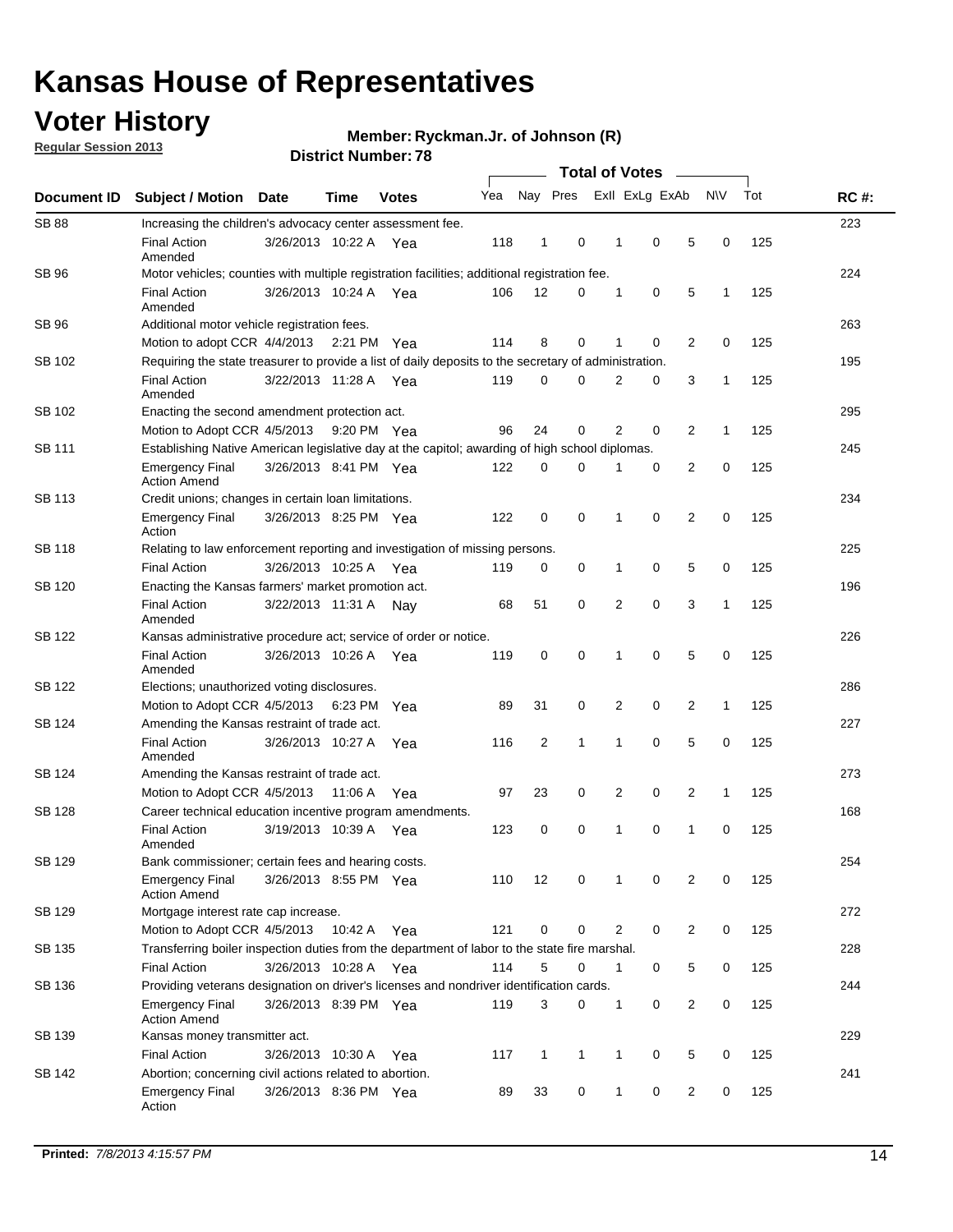## **Voter History**

**Ryckman.Jr. of Johnson (R)**

**Regular Session 2013**

|                 |                                                                                                                                                                                                       |                                                                                                                                                                         |                       |              |     |          |             | <b>Total of Votes</b> |                |                |           |     |             |
|-----------------|-------------------------------------------------------------------------------------------------------------------------------------------------------------------------------------------------------|-------------------------------------------------------------------------------------------------------------------------------------------------------------------------|-----------------------|--------------|-----|----------|-------------|-----------------------|----------------|----------------|-----------|-----|-------------|
| Document ID     | <b>Subject / Motion</b>                                                                                                                                                                               | <b>Date</b>                                                                                                                                                             | Time                  | <b>Votes</b> | Yea | Nay Pres |             |                       | Exll ExLg ExAb |                | <b>NV</b> | Tot | <b>RC#:</b> |
| SB 149          | 239<br>Drug screening for recipients of cash assistance and unemployment benefits.                                                                                                                    |                                                                                                                                                                         |                       |              |     |          |             |                       |                |                |           |     |             |
|                 | <b>Emergency Final</b><br><b>Action Amend</b>                                                                                                                                                         | 3/26/2013 8:33 PM Yea                                                                                                                                                   |                       |              | 106 | 16       | 0           | 1                     | 0              | 2              | 0         | 125 |             |
| SB 164          | Relating to the director of vehicles regulating providers of motor vehicle functions.                                                                                                                 |                                                                                                                                                                         |                       |              |     |          |             |                       |                |                |           |     | 247         |
|                 | <b>Emergency Final</b><br><b>Action Amend</b>                                                                                                                                                         | 3/26/2013 8:43 PM Yea                                                                                                                                                   |                       |              | 117 | 5        | 0           | 1                     | 0              | 2              | 0         | 125 |             |
| SB 164          | Relating to the director of vehicles regulating providers of motor vehicle functions.                                                                                                                 |                                                                                                                                                                         |                       |              |     |          |             |                       |                |                |           |     | 268         |
|                 | Motion to adopt CCR 4/4/2013 5:32 PM Yea                                                                                                                                                              |                                                                                                                                                                         |                       |              | 111 | 9        | 0           | 1                     | 0              | 2              | 2         | 125 |             |
| SB 166          | Insurers supervision, rehabilitation and liquidation act; derivatives.                                                                                                                                |                                                                                                                                                                         |                       |              |     |          |             |                       |                |                |           |     | 206         |
|                 | <b>Final Action</b>                                                                                                                                                                                   | 3/26/2013 9:52 AM Yea                                                                                                                                                   |                       |              | 119 | 0        | $\mathbf 0$ | 1                     | 0              | 5              | 0         | 125 |             |
| SB 168          | Limiting nuisance actions against certain agricultural activities.                                                                                                                                    |                                                                                                                                                                         |                       |              |     |          |             |                       |                |                |           |     | 169         |
|                 | Final Action<br>Amended                                                                                                                                                                               | 3/19/2013 10:40 A Yea                                                                                                                                                   |                       |              | 111 | 12       | 0           | 1                     | 0              | 1              | 0         | 125 |             |
| SB 168          | Limiting nuisance actions against certain agricultural activities.                                                                                                                                    |                                                                                                                                                                         |                       |              |     |          |             |                       |                |                |           |     | 264         |
|                 | Motion to adopt CCR 4/4/2013                                                                                                                                                                          |                                                                                                                                                                         | $2:30 \text{ PM}$ Yea |              | 110 | 12       | 0           | 1                     | 0              | 2              | 0         | 125 |             |
| SB 171          | School districts; amendments to Kansas uniform financial accounting and reporting act.                                                                                                                |                                                                                                                                                                         |                       |              |     |          |             |                       |                |                |           |     | 248         |
|                 | <b>Emergency Final</b><br><b>Action Amend</b>                                                                                                                                                         | 3/26/2013 8:44 PM Yea                                                                                                                                                   |                       |              | 122 | 0        | 0           | 1                     | 0              | $\overline{2}$ | 0         | 125 |             |
| SB 171          | School districts; amendments to Kansas uniform financial accounting and reporting act.                                                                                                                |                                                                                                                                                                         |                       |              |     |          |             |                       |                |                |           |     | 285         |
|                 | Motion to Adopt CCR 4/5/2013 6:19 PM Yea                                                                                                                                                              |                                                                                                                                                                         |                       |              | 63  | 57       | 0           | 2                     | 0              | 2              |           | 125 |             |
| SB 171          | Appropriations for FY 2013, FY 2014, FY 2015, FY 2016, FY 2017 and FY 2018 for various state agencies; capital<br>improvement projects; claims against the state.                                     |                                                                                                                                                                         |                       |              |     |          |             |                       |                |                |           |     | 320         |
|                 | Motion to adopt CCR 6/1/2013 4:30 PM Yea                                                                                                                                                              |                                                                                                                                                                         |                       |              | 63  | 51       | 0           | 0                     | 0              | 8              | 3         | 125 |             |
| SB 187          |                                                                                                                                                                                                       | Establishing the workers compensation and employment security boards nominating committee; administrative law judge<br>appointment; workers compensation appeals board. |                       |              |     |          |             |                       |                |                |           |     | 242         |
|                 | <b>Emergency Final</b><br><b>Action Amend</b>                                                                                                                                                         | 3/26/2013 8:37 PM Yea                                                                                                                                                   |                       |              | 88  | 34       | 0           | 1                     | 0              | 2              | 0         | 125 |             |
| SB 187          | Amending workers compensation law provisions; establishing the workers compensation and employment security boards<br>nominating committee; notice requirements; workplace health and safety program. |                                                                                                                                                                         |                       |              |     |          |             |                       |                |                |           |     | 274         |
|                 | Motion to Adopt CCR 4/5/2013 11:26 A Yea                                                                                                                                                              |                                                                                                                                                                         |                       |              | 89  | 31       | 0           | 2                     | 0              | 3              | 0         | 125 |             |
| SB 199          | University of Kansas medical center; midwest center for stem cell therapy.                                                                                                                            |                                                                                                                                                                         |                       |              |     |          |             |                       |                |                |           |     | 235         |
|                 | <b>Emergency Final</b><br><b>Action Amend</b>                                                                                                                                                         | 3/26/2013 8:26 PM Yea                                                                                                                                                   |                       |              | 90  | 32       | 0           | 1                     | 0              | 2              | 0         | 125 |             |
| SB 199          | Health care; stem cell therapy and unused medications.                                                                                                                                                |                                                                                                                                                                         |                       |              |     |          |             |                       |                |                |           |     | 290         |
|                 | Motion to Adopt CCR 4/5/2013                                                                                                                                                                          |                                                                                                                                                                         | 7:52 PM Yea           |              | 90  | 30       | 0           | 2                     | 0              | $\overline{2}$ |           | 125 |             |
| SB 216          | Allowing a public building commission to acquire land for a municipal university similar to what such commission is currently<br>allowed to do for any state university.                              |                                                                                                                                                                         |                       |              |     |          |             |                       |                |                |           |     | 185         |
|                 | <b>Final Action</b>                                                                                                                                                                                   | 3/21/2013 11:23 A                                                                                                                                                       |                       | Yea          | 121 | 0        | 0           | 1                     | 0              | 3              | 0         | 125 |             |
| SB 246          | Reconciling amendments to certain statutes.                                                                                                                                                           |                                                                                                                                                                         |                       |              |     |          |             |                       |                |                |           |     | 315         |
|                 | <b>Emergency Final</b><br>Action                                                                                                                                                                      | 5/23/2013 2:14 PM Yea                                                                                                                                                   |                       |              | 111 | 0        | 0           | 1                     | 0              | 8              | 5         | 125 |             |
| <b>SCR 1604</b> | Joint rules for the Senate and House of Representatives, 2013-2014.                                                                                                                                   |                                                                                                                                                                         |                       |              |     |          |             |                       |                |                |           |     | 5           |
|                 | <b>Final Action</b><br>Amended                                                                                                                                                                        | 1/28/2013 11:12 A Yea                                                                                                                                                   |                       |              | 81  | 41       | 0           | 0                     | 0              | 3              | 0         | 125 |             |
| <b>SCR 1606</b> | Honoring pregnancy maintenance resource centers.                                                                                                                                                      |                                                                                                                                                                         |                       |              |     |          |             |                       |                |                |           |     | 240         |
|                 | Emergency Final<br>Action                                                                                                                                                                             | 3/26/2013 8:34 PM Yea                                                                                                                                                   |                       |              | 122 | 0        | 0           | 1                     | 0              | 2              | 0         | 125 |             |